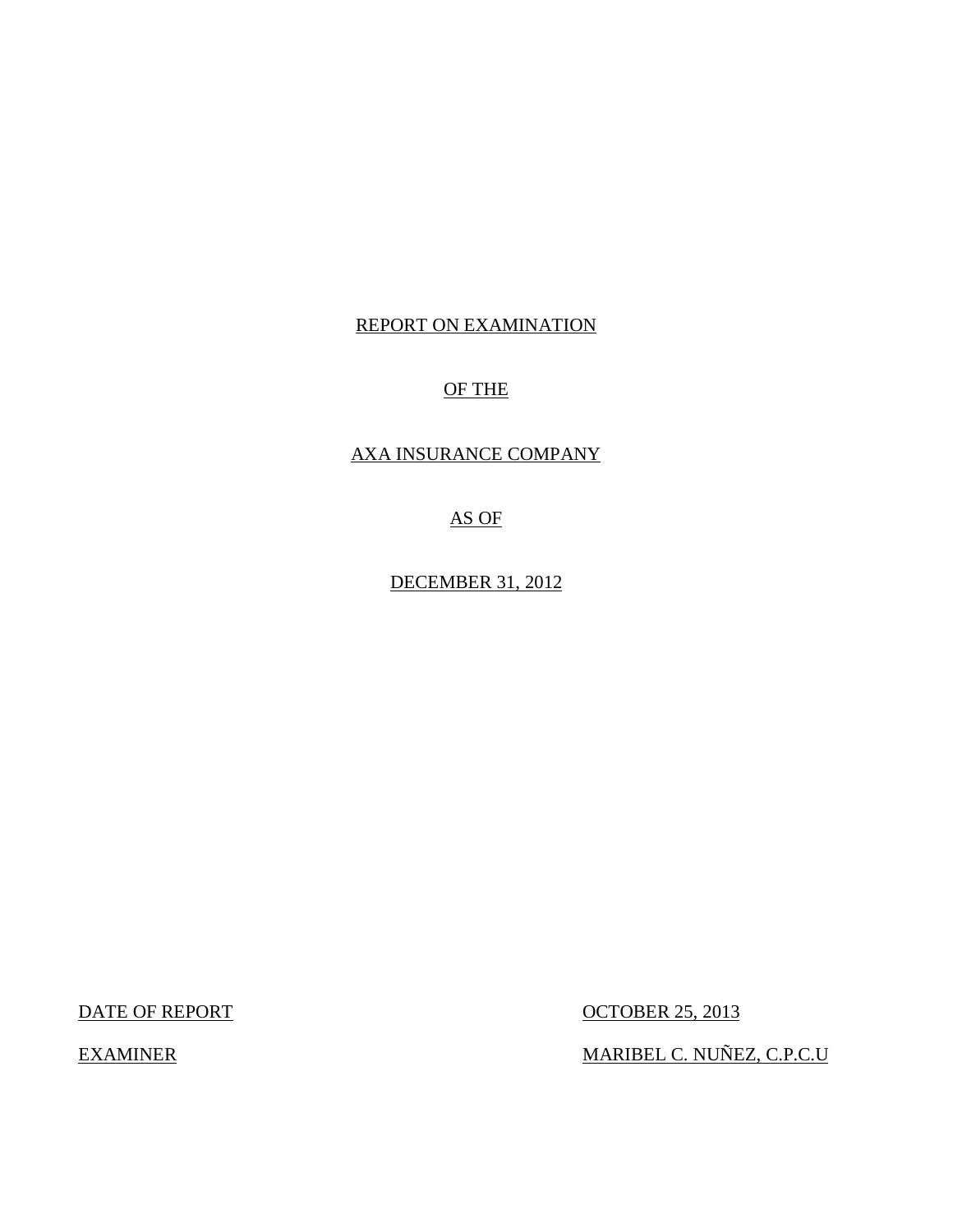#### TABLE OF CONTENTS

# **ITEM NO.** [1 Scope of Examination 2](#page-3-0) 2. Description of Company 3 3. Financial Statements 15  $\overline{4}$ . 5. Federal and foreign income tax recoverable 17 6. Federal and foreign income tax payable 17 [7. Losses and loss adjustment expenses 18](#page-19-0) [8. Subsequent event 18](#page-19-0) [9. Compliance with prior report on examination 19](#page-20-0) 10. Summary of comments and recommendations 20 PAGE NO. [A. Management 4](#page-5-0) B. Territory and plan of operation 5<br>
C. Reinsurance 5 C. Reinsurance [D. Holding company system 10](#page-11-0) E. Significant operating ratios 14 F. Accounts and records 14 A. Balance sheet 15 B. Statement of income 17 Net deferred tax asset 17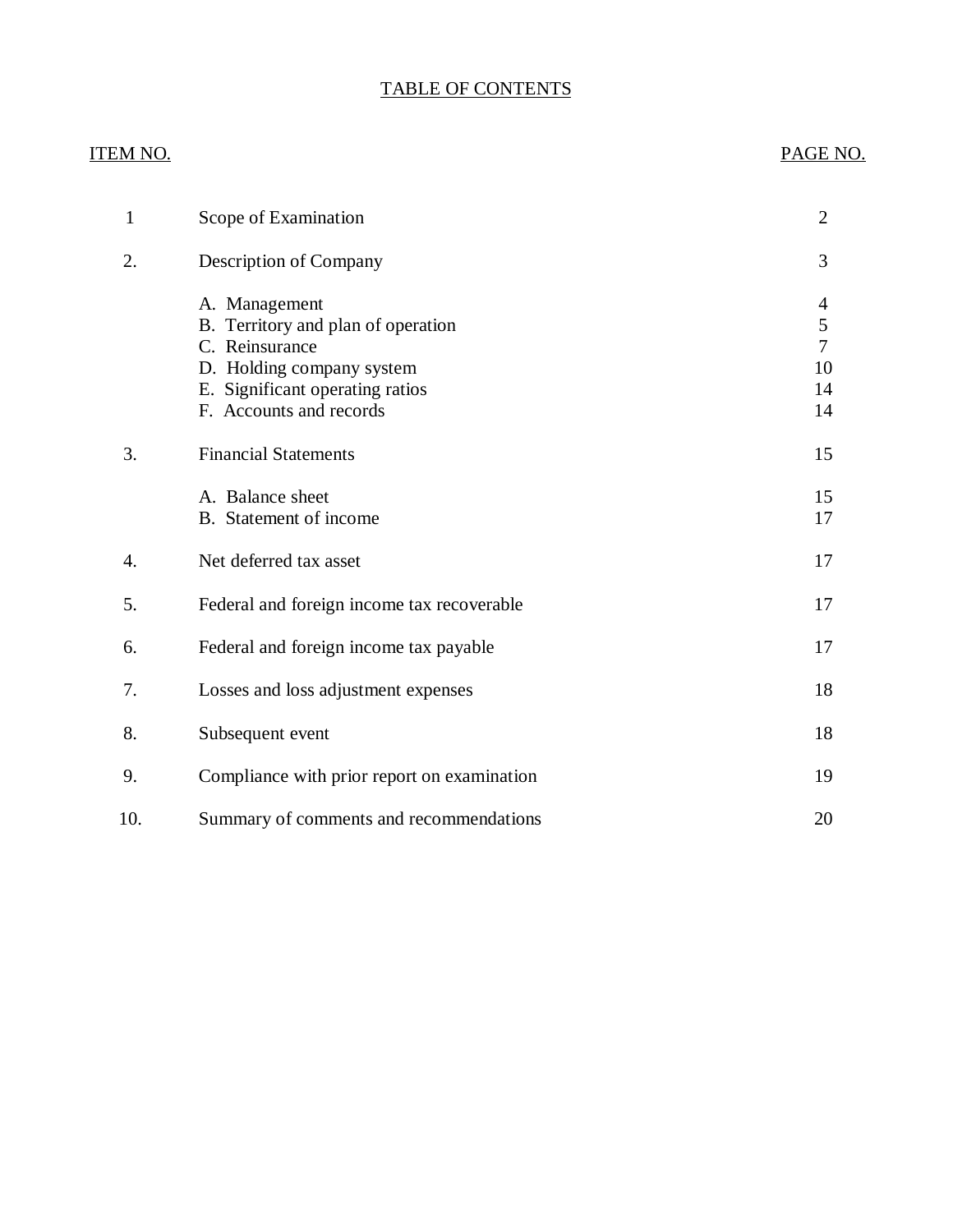

## NEW YORK STATE *DEPARTMENTof*  FINANCIAL SERVICES

Andrew M. Cuomo

Benjamin M. Lawsky Governor Superintendent Superintendent Superintendent Superintendent Superintendent Superintendent Superintendent

October 25, 2013

 Honorable Benjamin M. Lawsky Superintendent of Financial Services Albany, New York 12257

Sir:

 Pursuant to the requirements of the New York Insurance Law, and in compliance with the instructions contained in Appointment Number 30996 dated April 8, 2013, attached hereto, I have made an examination into the condition and affairs of AXA Insurance Company as of December 31, 2012, and submit the following report thereon.

 Wherever the designation "the Company" appears herein without qualification, it should be understood to indicate AXA Insurance Company.

 Wherever the term "Department" appears herein without qualification, it should be understood to mean the New York State Department of Financial Services.

 New York, New York 10004. The examination was conducted at the Company's home office located at 125 Broad Street,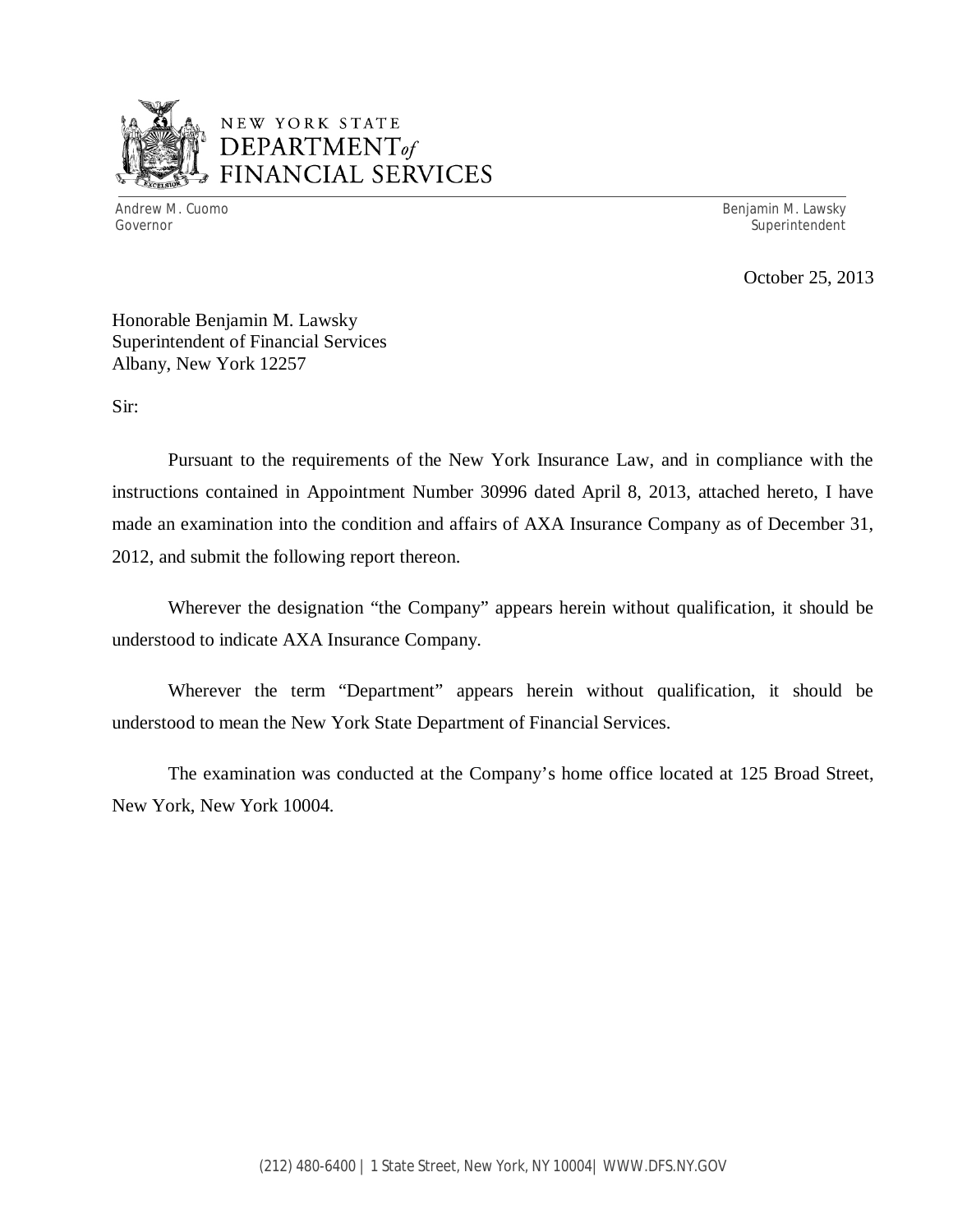#### **1. SCOPE OF EXAMINATION**

<span id="page-3-0"></span> insurer. The previous examination was conducted as of December 31, 2007. This examination covered the five-year period from January 1, 2008 through December 31, 2012. Transactions occurring subsequent to this period were reviewed where deemed appropriate by the examiner. The Department has performed an individual examination of the Company*,* a multi-state

 Commissioners ("NAIC") Financial Condition Examiners Handbook ("Handbook"), which requires that we plan and perform the examination to evaluate the financial condition and identify prospective risks of the Company by obtaining information about the Company including corporate governance, identifying and assessing inherent risks within the Company and evaluating system controls and procedures used to mitigate those risks. This examination also includes assessing the principles used and significant estimates made by management, as well as evaluating the overall financial statement presentation, management's compliance with Statutory Accounting Principles and annual statement instructions when applicable to domestic state regulations. This examination was conducted in accordance with the National Association of Insurance

 accordance with the risk-focused examination process. The examiners relied upon audit work performed by the Company's independent public accountants when appropriate. All financially significant accounts and activities of the Company were considered in

 called for in the Handbook: This examination report includes a summary of significant findings for the following items as

> Significant subsequent events Company history Corporate records Management and control Fidelity bonds and other insurance Territory and plan of operation Growth of Company Loss experience Reinsurance Reinsurance Accounts and records Statutory deposits Financial statements Summary of recommendations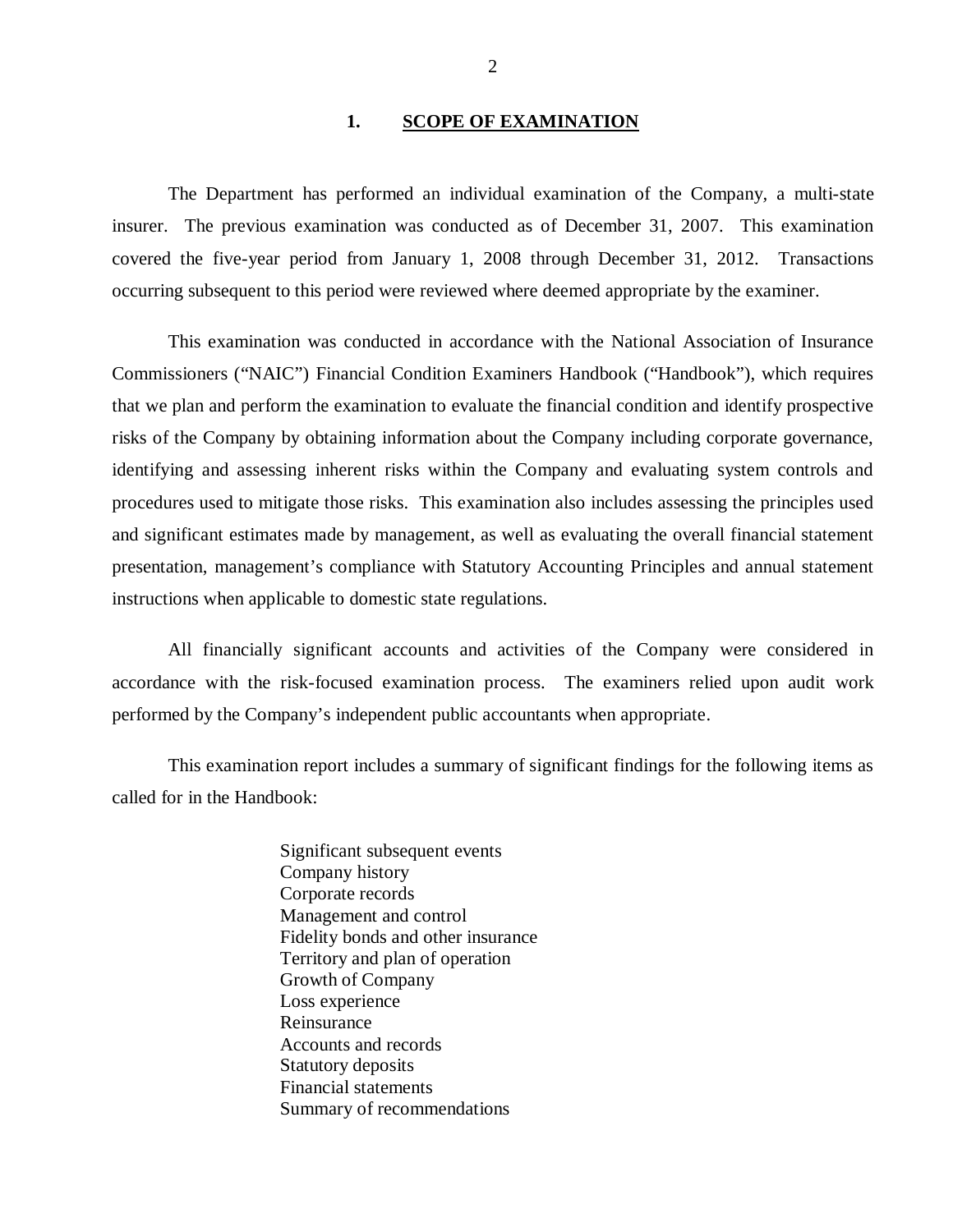comments and recommendations contained in the prior report on examination. A review was also made to ascertain what action was taken by the Company with regard to

 that involve departures from laws, regulations or rules, or that are deemed to require explanation or This report on examination is confined to financial statements and comments on those matters description.

#### **2. DESCRIPTION OF COMPANY**

 1990 as the Colonia Insurance Company and commenced business on January 1, 1991. The Company was organized to provide the vehicle for the domestication of the United States Branch of Colonia Insurance Company (Germany) ("the Branch"), pursuant to Article 72 of the New York Insurance Law. The Branch was originally established and commenced business in July 1976. Subsequent to the incorporation of the Company, its ultimate parent, Colonia Versicherung AG merged with AXA S.A. Its ultimate parent is AXA S.A., a "société anonyme à directoire et conseil de surveillance" (a form of limited liability company) organized under the laws of France. The Company was incorporated under the laws of the State of New York on November 23,

 Insurance Company. In 2000, AXA's management announced the creation of AXA Corporate Solutions, an entity which integrated the large corporate and international insurance and reinsurance operations. On October 19, 2000, the Company's name was again changed to AXA Corporate Solutions Insurance Company to reflect the restructuring within the AXA group of companies. In 2003, the AXA Group implemented a new strategy and began to restructure the AXA Corporate Solutions group, effectively dismantling it. The Company adopted its current name on December 7, 2005. On November 19, 1997, the Company's name was changed to AXA Global Risks US

 par value per share common stock. Gross paid in and contributed surplus was \$165,201,221. Gross paid in and contributed surplus decreased by \$11,370,285 during the examination period, as follows: 2005. At December 31, 2012, capital paid in is \$5,000,000 consisting of 77 shares of [\\$64,935.00](https://64,935.00)

| Year | Description                                     |             | Amount        |
|------|-------------------------------------------------|-------------|---------------|
| 2007 | Beginning gross paid in and contributed surplus |             | \$176,571,506 |
| 2008 | Surplus contribution *1                         | \$5,000,000 |               |
| 2011 | Stock redemption *2                             | (6,414,067) |               |
| 2012 | Stock redemption *3                             | (9,956,218) |               |
|      | Net decrease to paid in and contributed surplus |             | (11,370,285)  |
| 2012 | Ending gross paid in and contributed surplus    |             | \$165,201,221 |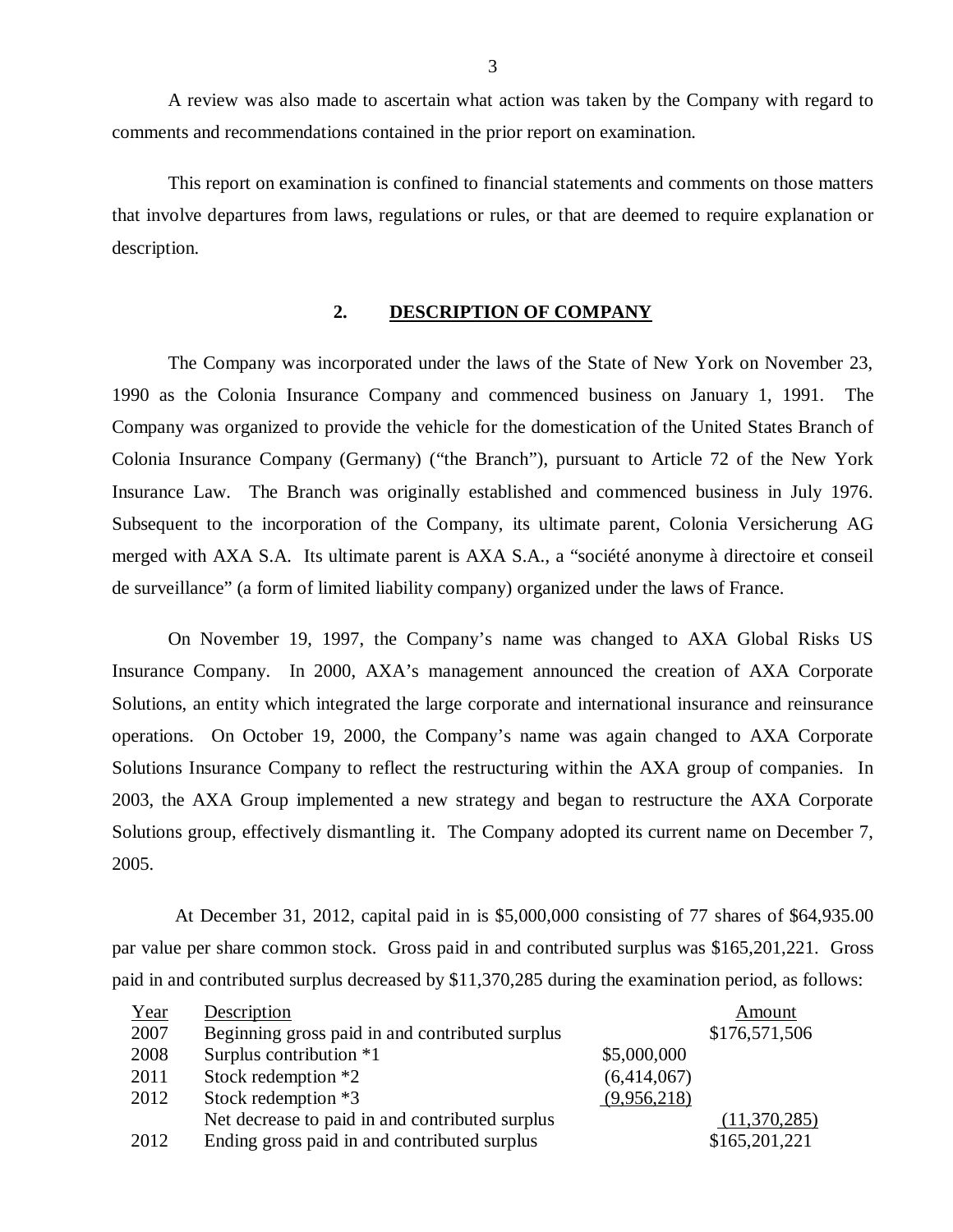<span id="page-5-0"></span> Note 1: In December 2008 the Company received a \$5,000,000 surplus contribution from its intermediate parent, Coliseum Reinsurance Company.

 Note 2: In 2011, the Company entered into a stock redemption plan with its parent, AXA Delaware LLC ("AXA Delaware"), pursuant to which, the Company reduced the number of its outstanding shares from 89 to 84 and increased the par value per share from \$56,180 to \$59,524. The consideration paid by the Company was \$6,414,067.

 Note 3: In 2012, the Company entered into a stock redemption plan with AXA Delaware, pursuant to which, the Company reduced the number of its outstanding shares from 84 to 77 and increased the par value per share from \$59,524 to \$64,935. The consideration paid by the Company was \$9,956,218.

#### A. Management

 Board of Directors consisting in no less than seven or more than thirteen members. The board met one time during each calendar year until 2012, thereafter, the board met four times during 2012. At December 31, 2012, the Board of Directors was comprised of the following nine members: Pursuant to the Company's charter and by-laws, management of the Company is vested in a

Philippe Rocard Bourg-la-Reine, France

Alexandre Jean-Marie Scherer New York, NY New York, NY **AXA Insurance Company** 

**Ulrich Guntram** Ulrich Guntram President, Wachtberg, Germany AXA Art

Linda Gross Montclair, NJ

Steven Paraboschi Highland Park, IL Steven Paraboschi General Manager,

Steven Goldberg **Actuary**, Oceanside, NY

Christiane Fischer Long Island City, NY

Walter Luker President, Oregonia, OH

#### Name and Residence **Principal Business Affiliation**

Philippe Rocard **Chief Executive Officer** Bourg-la-Reine, France AXA Corporate Solutions Assurance, S.A.

Alexandre Jean-Marie Scherer President & Chief Executive Officer,

President, AXA Art

Secretary, Linda Gross Secretary, Montclair, NJ AXA Insurance Company

Highland Park, IL AXA Assistance USA

Sbg Consulting, LLC

 Christiane Fischer Vice-President and Chief Executive Officer, Long Island City, NY AXA Art Insurance Company

AXA Matrix (Retired 4/2013)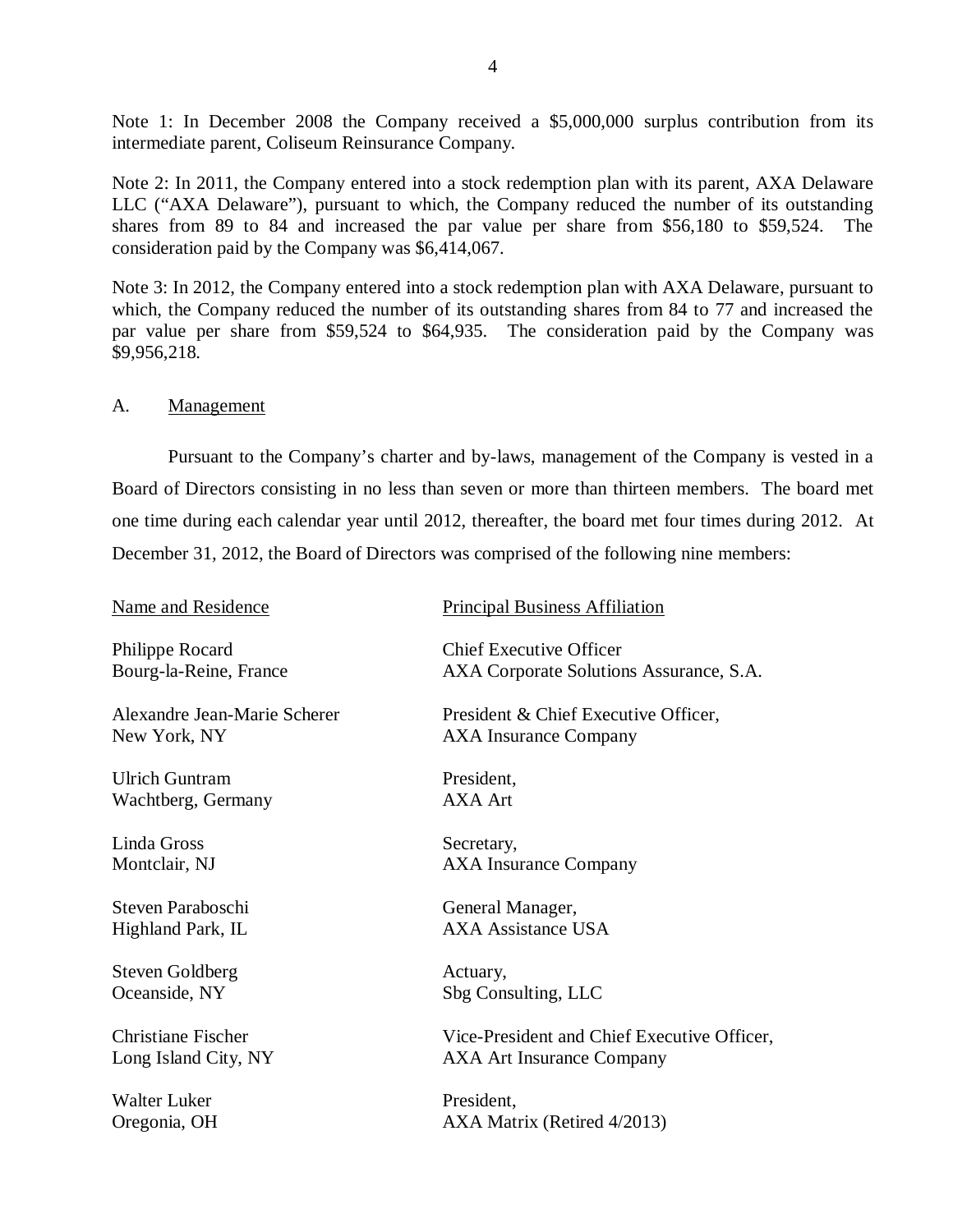Peter Knaus Director Lohmar, Germany

Name and Residence **Principal Business** Affiliation

AXA Lebensversicherung AG

 period indicated that the meetings were generally well attended and each board member had an acceptable record of attendance. A review of the minutes of the board of directors' meetings held during the examination

As of December 31, 2012, the principal officers of the Company were as follows:

Name Title

Alexandre Jean-Marie Scherer Christian Helmut Hilibrecht Chief Operating Officer Robert Andrew Wolf II Linda Gross Secretary

President & Chief Executive Officer Chief Financial Officer and Treasurer

#### B. Territory and Plan of Operation

 District of Columbia, Guam, Northern Mariana Islands, and Puerto Rico. In addition, credit is allowed for reinsurance in Mexico. As of December 31, 2012, the Company was licensed to write business in all fifty states, the

 defined in the following numbered paragraphs of Section 1113(a) of the New York Insurance Law: As of December 31, 2012, the Company was authorized to transact the kinds of insurance as

| P <u>aragraph</u> | Line of Business                               |
|-------------------|------------------------------------------------|
| 3                 | Accident and health                            |
| 4                 | Fire                                           |
| 5                 | Miscellaneous property                         |
| 6                 | Water damage                                   |
| 7                 | Burglary and theft                             |
| 8                 | Glass                                          |
| 9                 | Boiler and machinery                           |
| 10                | Elevator                                       |
| 11                | Animal                                         |
| 12                | Collision                                      |
| 13                | Personal injury liability                      |
| 14                | Property damage liability                      |
| 15                | Workers' compensation and employers' liability |
|                   |                                                |

 16 Fidelity and surety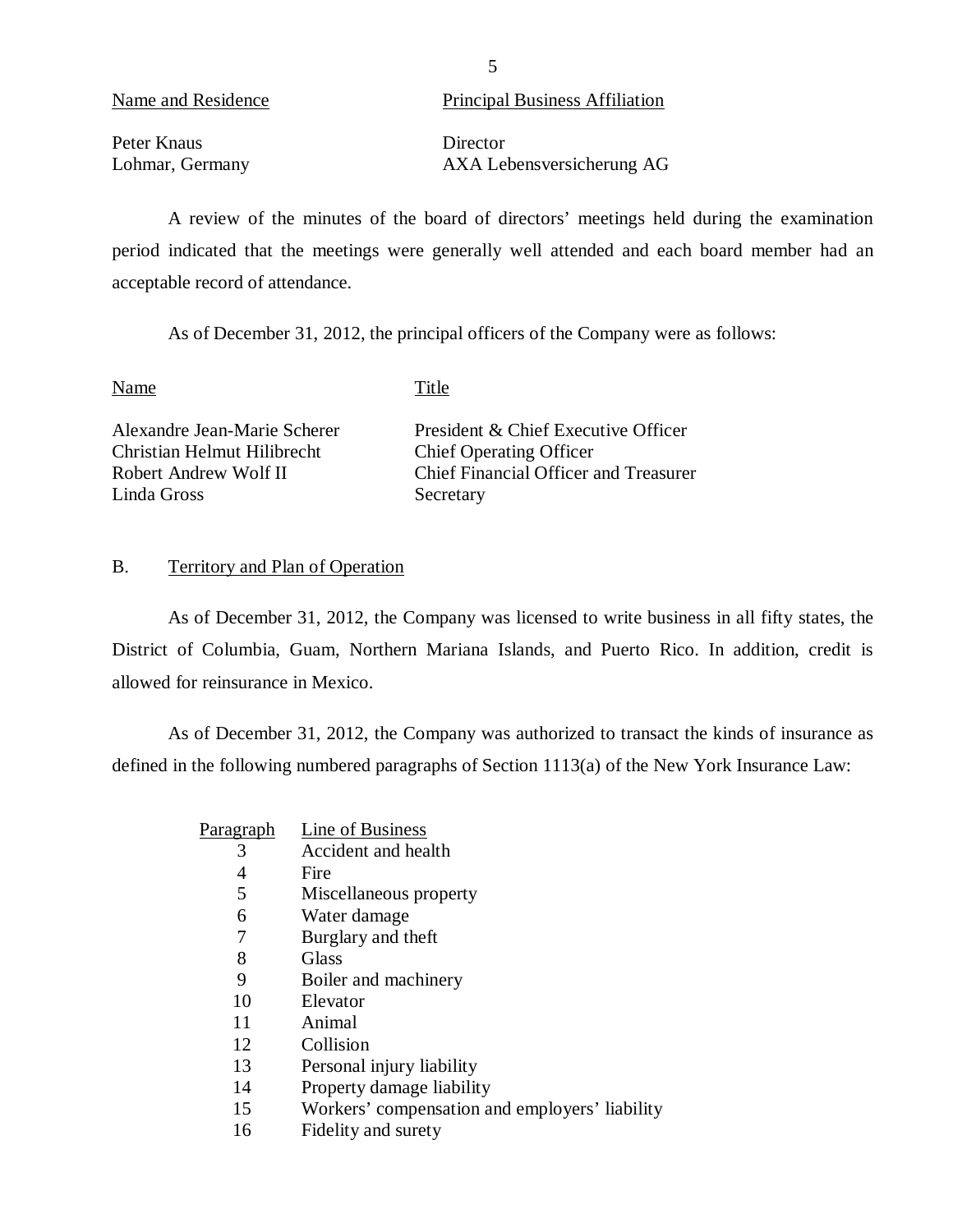| Paragraph | Line of Business                           |
|-----------|--------------------------------------------|
| 17        | Credit                                     |
| 19        | Motor vehicle and aircraft physical damage |
| 20        | Marine and inland marine                   |
| 21        | Marine protection and indemnity            |

 incidental to coverage contemplated under paragraphs 20 and 21 of Section 1113(a) of the New York Insurance Law, including insurance described in the Longshoremen's Harbor Workers' Compensation Act (Public Law No. 803,  $69<sup>th</sup>$  Congress as amended; 33 USC Section 901 et seq. as amended) and the kinds of insurance and reinsurance as authorized by Section 4102(c) of the New York Insurance Law. Additionally, the Company is authorized to transact the business of special risk insurance as defined in Article 63 of the New York Insurance Law. The Company is also authorized to transact such workers' compensation insurance as may be

 Based on the lines of business for which the Company is licensed and the Company's current capital structure, and pursuant to the requirements of Articles 13, 41 and 63 of the New York Insurance Law, the Company is required to maintain a minimum surplus to policyholders in the amount of \$35,000,000.

 in New York for the period under examination: The following schedule shows the direct premiums written by the Company both in total and

|               |                |                       | Premiums Written in New York as |
|---------------|----------------|-----------------------|---------------------------------|
| Calendar Year | New York State | <b>Total Premiums</b> | a Percentage of Total Premiums  |
| 2008          | \$11,037,651   | \$99,833,414          | 11.06%                          |
| 2009          | \$12,423,336   | \$83,427,706          | 14.89%                          |
| 2010          | \$12,615,768   | \$70,869,910          | 17.80%                          |
| 2011          | \$7,615,466    | \$76,573,933          | 9.95%                           |
| 2012          | \$14,281,511   | \$93,056,046          | 15.35%                          |
|               |                |                       |                                 |

 Since 2003, the Company has focused mainly on underwriting policies covering the U.S. exposures of AXA Group's multinational accounts, primarily for AXA Corporate Solutions, S.A. and AXA Versicherung, AG. In 2009, the Company began writing some reverse flow business to support the domestic insurance needs of Canadian clients.

 The Company previously wrote aviation and marine programs through a particular general agency; however the aviation program was terminated in 2009 due to unfavorable underwriting performance and the marine program was terminated shortly thereafter for strategic reasons.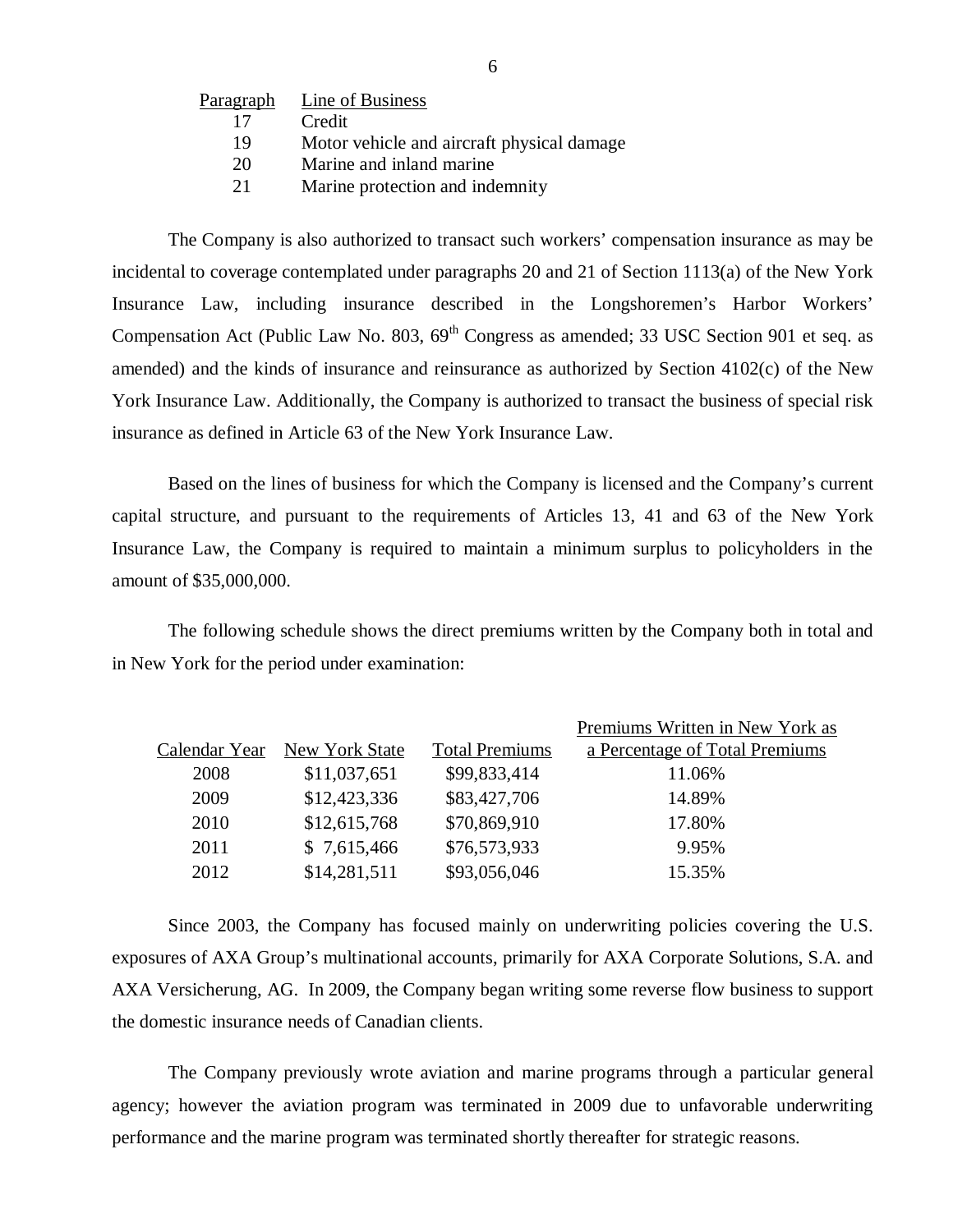# C. <u>Reinsurance</u><br>Assumed

 Effective January 1, 2008, the Company entered into a 60% quota share reinsurance agreement with its affiliate, AXA Art Insurance Corporation ("AXA Art"). AXA Art specializes principally in writing inland marine and related lines of business, with an emphasis on personal and commercial fine art coverage and other insurance floaters. The agreement was approved pursuant to Section 1505 of the New York Insurance Law.

 Assumed reinsurance accounted for 18.8% of the Company's gross premium written in 2012. During the period covered by this examination, the Company's assumed reinsurance business has increased since the last examination. The increase is primarily attributable to the quota share agreement with AXA Art.

 The Company utilizes reinsurance accounting as defined in Statement of Statutory Accounting Principle ("SSAP") No. 62R for all of its assumed reinsurance business.

#### **Ceded**

 At December 31, 2012, the Company had the following ceded reinsurance program with AXA Corporate Solutions SA (Paris, France) and AXA Versicherung AG (Cologne, Germany) covering the US exposures of the AXA Group's French and German clients, respectively:

| <b>Type of Contract</b>          | Cession                                                                                                                                                   |
|----------------------------------|-----------------------------------------------------------------------------------------------------------------------------------------------------------|
| <b>Multiple Line Quota Share</b> | 92.5% quota share of the ultimate net loss,<br>each loss occurrence.                                                                                      |
| Property Per Risk Excess of Loss | \$30,750,000 in excess of \$3,000,000 each<br>risk, each occurrence; subject to an annual<br>aggregate limit of \$92,250,000.                             |
| <b>Stop Loss</b>                 | The amount by which the aggregate net<br>loss exceeds 65% of the subject net earned<br>premiums; subject to an annual aggregate<br>limit of \$67,500,000. |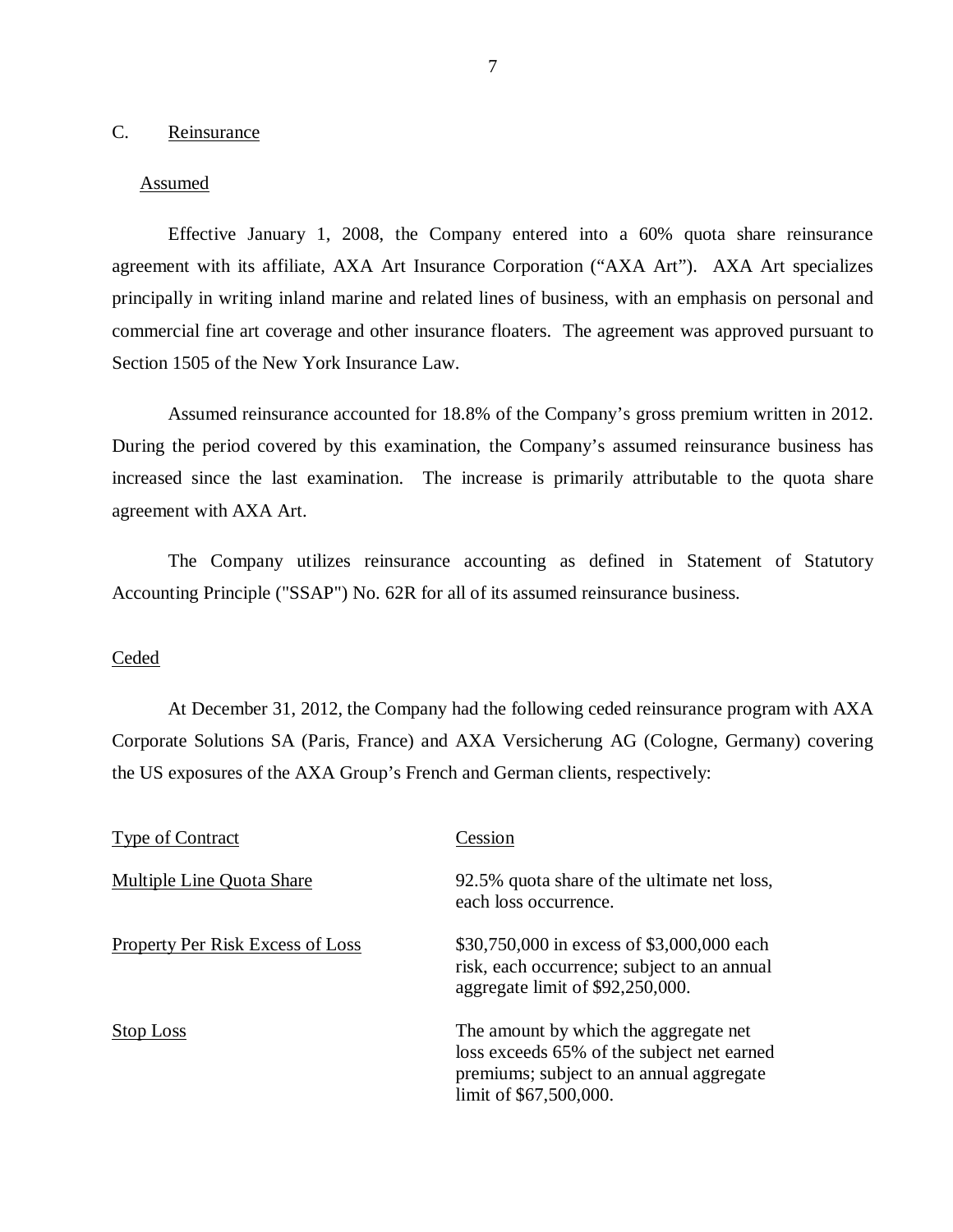At December 31, 2012, the Company had the following ceded reinsurance program with AXA Pacific Insurance Company (Canada) covering the US exposures of the AXA Group's Canadian clients:

| <b>Type of Contract</b> | Cession                                                                                                                                                  |
|-------------------------|----------------------------------------------------------------------------------------------------------------------------------------------------------|
| Quota Share             | 90% quota share of the ultimate net loss,<br>each loss occurrence.                                                                                       |
| Stop Loss               | The amount by which the aggregate net<br>loss exceeds 65% of the subject net earned<br>premiums; subject to an annual aggregate<br>limit of \$3,000,000. |

#### Adverse Development Cover

 In 2004, the Company entered into an adverse development reinsurance agreement with its intermediate parent, Coliseum Reinsurance Company (formerly known as AXA Corporate Solutions Reinsurance Company), which provided protection against adverse development up to a limit of \$15 million on losses occurring in accident years 2003 and prior. The Company paid \$750,000 for this coverage and has reflected recoveries of \$5,813,000 through the examination date. This agreement has been accounted for as retroactive reinsurance pursuant to the provisions of SSAP 62R.

 In addition to the above treaties, the Company also has two facultative agreements with AXA Corporate Solutions Assurance, S.A. One is a 100% facultative quota share agreement covering property, casualty, energy and aviation risks, and is limited to large/sophisticated foreign-owned entities insured by AXA Group companies on a worldwide/ "Reverse Flow" basis and/or involving participation in transactions by captive insurance companies. The other is a 95% facultative quota share, which also covers property, casualty, energy and aviation risks. These agreements have been in effect since January 1, 1999.

 Reinsurance agreements with affiliates were reviewed for compliance with Article 15 of the New York Insurance Law. It was noted that all affiliated reinsurance agreements were filed with the Department pursuant to the provisions of Section 1505(d)(2) of the New York Insurance Law.

 It is the Company's policy to obtain the appropriate collateral for its cessions to unauthorized reinsurers. Letters of credit and trust accounts obtained by the Company to take credit for cessions to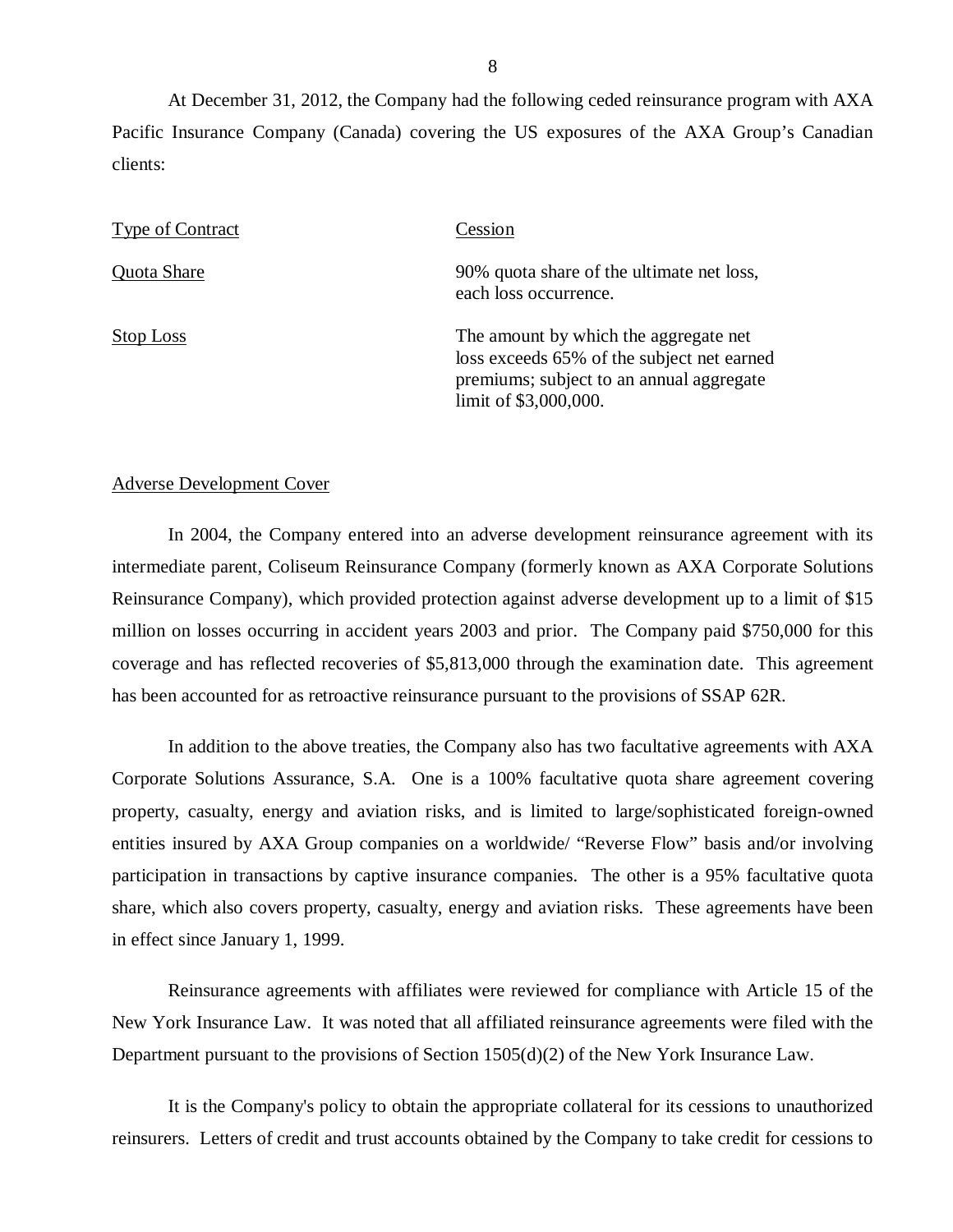unauthorized reinsurers were reviewed for compliance with Department Regulations 133 and 114, respectively. No exceptions were noted.

 All ceded reinsurance agreements in effect as of the examination date were reviewed and found to contain the required clauses, including an insolvency clause meeting the requirements of Section 1308 of the New York Insurance Law.

 Examination review of the Schedule F data reported by the Company in its filed annual statement was found to accurately reflect its reinsurance transactions. Additionally, management has represented that all material ceded reinsurance agreements transfer both underwriting and timing risk as set forth in SSAP No. 62R. Representations were supported by an attestation from the Company's Chief Executive Officer pursuant to the NAIC Annual Statement Instructions. Additionally, examination review indicated that the Company was not a party to any finite reinsurance agreements. Other than the Adverse Development Cover, which was accounted for as retroactive reinsurance, all ceded reinsurance agreements were accounted for utilizing prospective reinsurance accounting as set forth in SSAP No. 62R.

#### D. Holding Company System

 "société anonyme à directoire et conseil de surveillance" (a form of limited liability company). The Company's controlling immediate parent company is AXA Delaware LLC, a limited liability corporation domiciled in Delaware, which in turn is owned by Coliseum Reinsurance Company. A review of the Holding Company Registration Statements filed with this Department indicated that such filings were complete and were filed in a timely manner pursuant to Article 15 of the New York Insurance Law and Department Regulation 52. The Company is a member of the AXA Group, which is headed by AXA S.A., a French

The following is an abridged chart of the holding company system at December 31, 2012: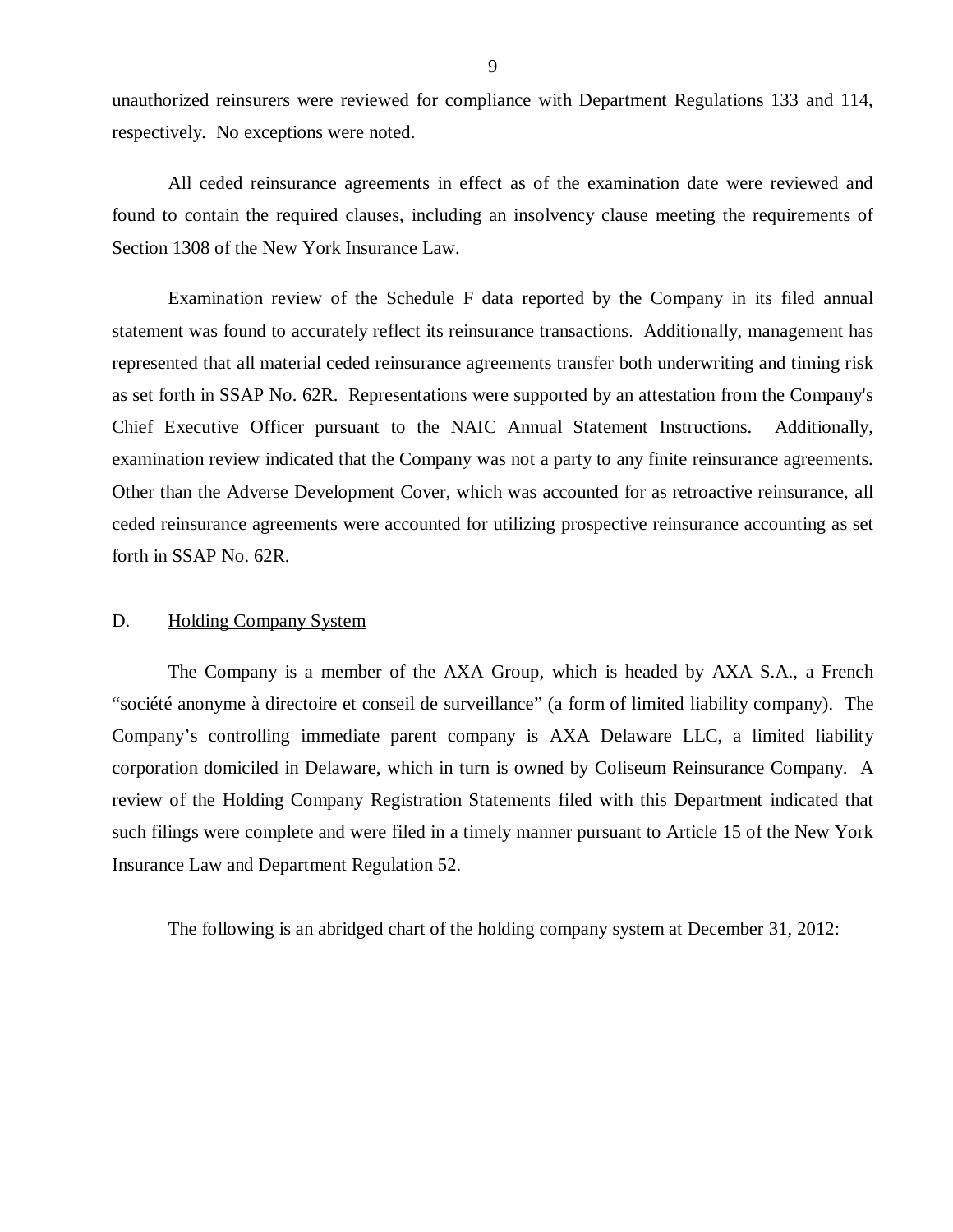<span id="page-11-0"></span>

10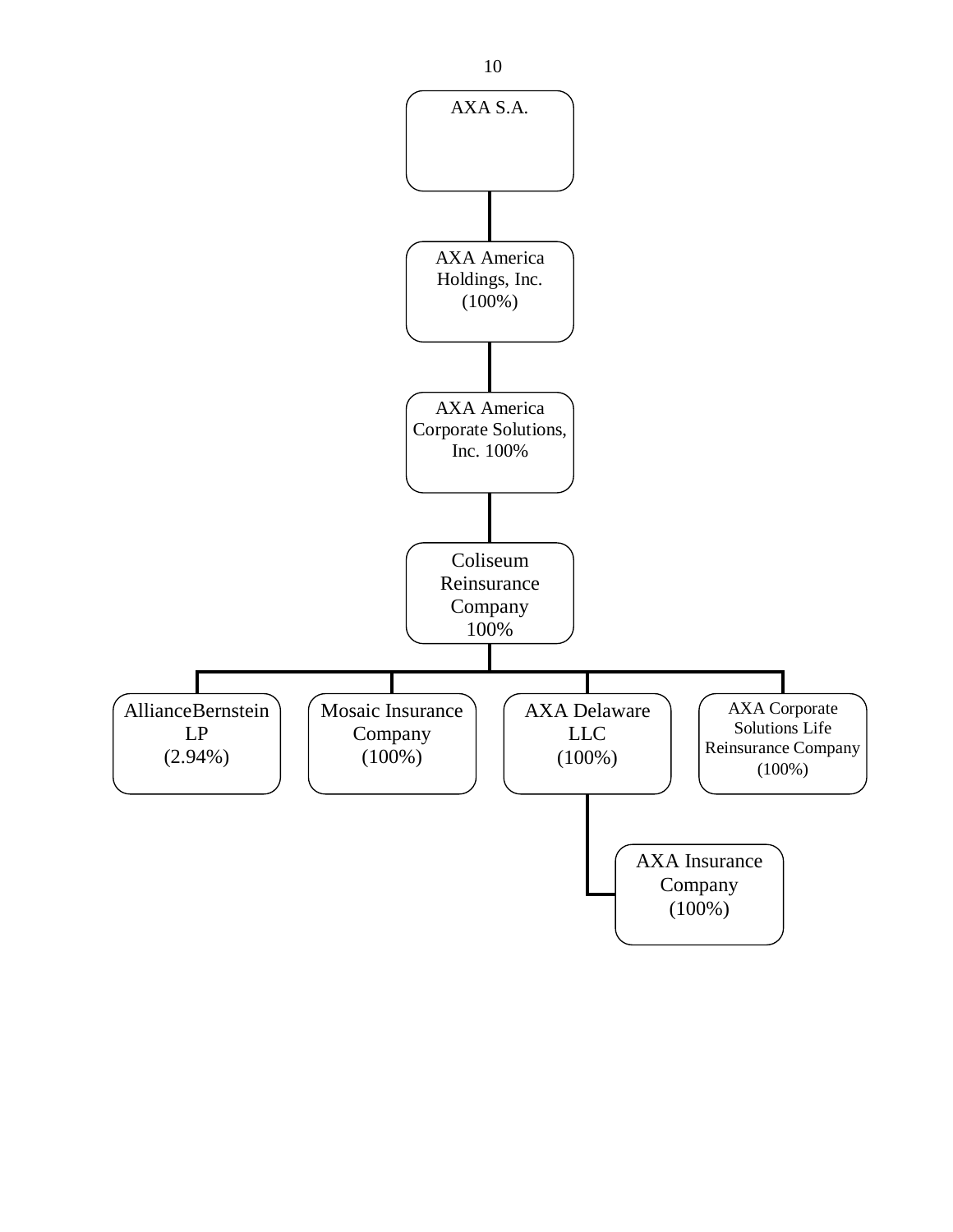members of its holding company system: At December 31, 2012, the Company was party to the following agreements with other

#### Administration and Service Agreement

 Effective April 10, 2012, the Company entered into an administration and service agreement with its affiliate AXA Liabilities Managers Inc. ("AXALM"). Under the terms of the agreement, AXALM will provide or arrange for the provision of administrative, management, claims, and other services requested by the Company. All services related to the business operations are included in this agreement. Additionally, the agreement provides that AXALM appoints the Company to provide certain "Delegated Services" such as maintaining or procuring all necessary licenses needed to perform the services contemplated by this agreement.

 The agreement was filed with this Department pursuant to Section 1505 of the New York Insurance Law and approved on April 9, 2012.

#### Discretionary Investment Advisory Agreement

 Effective June 6, 2002, as amended March 19, 2008, the Company entered into a discretionary investment advisory agreement with its affiliate, AllianceBernstein L.P. ("AllianceBernstein"). Under the terms of the agreement, AllianceBernstein has full discretion and agrees to supervise and direct the investment of the Company's investment account in accordance with the written investment objectives, policies and restrictions of the Company.

 The agreement and amendment were filed with the Department pursuant to Section 1505 of the New York Insurance Law and were approved on June 4, 2008 and February 4, 2008, respectively.

#### Tax Allocation Agreement

 Effective April 2, 2001, the Company entered into a tax allocation agreement with its intermediate parent, AXA America Corporate Solutions, Inc. The agreement was submitted to and non-disapproved by the Department pursuant to the provisions of Section 1505(d) of the New York Insurance Law on November 29, 2000.

 Letter No. 33 (1979). The tax allocation agreement complies with the guidelines set forth in Department Circular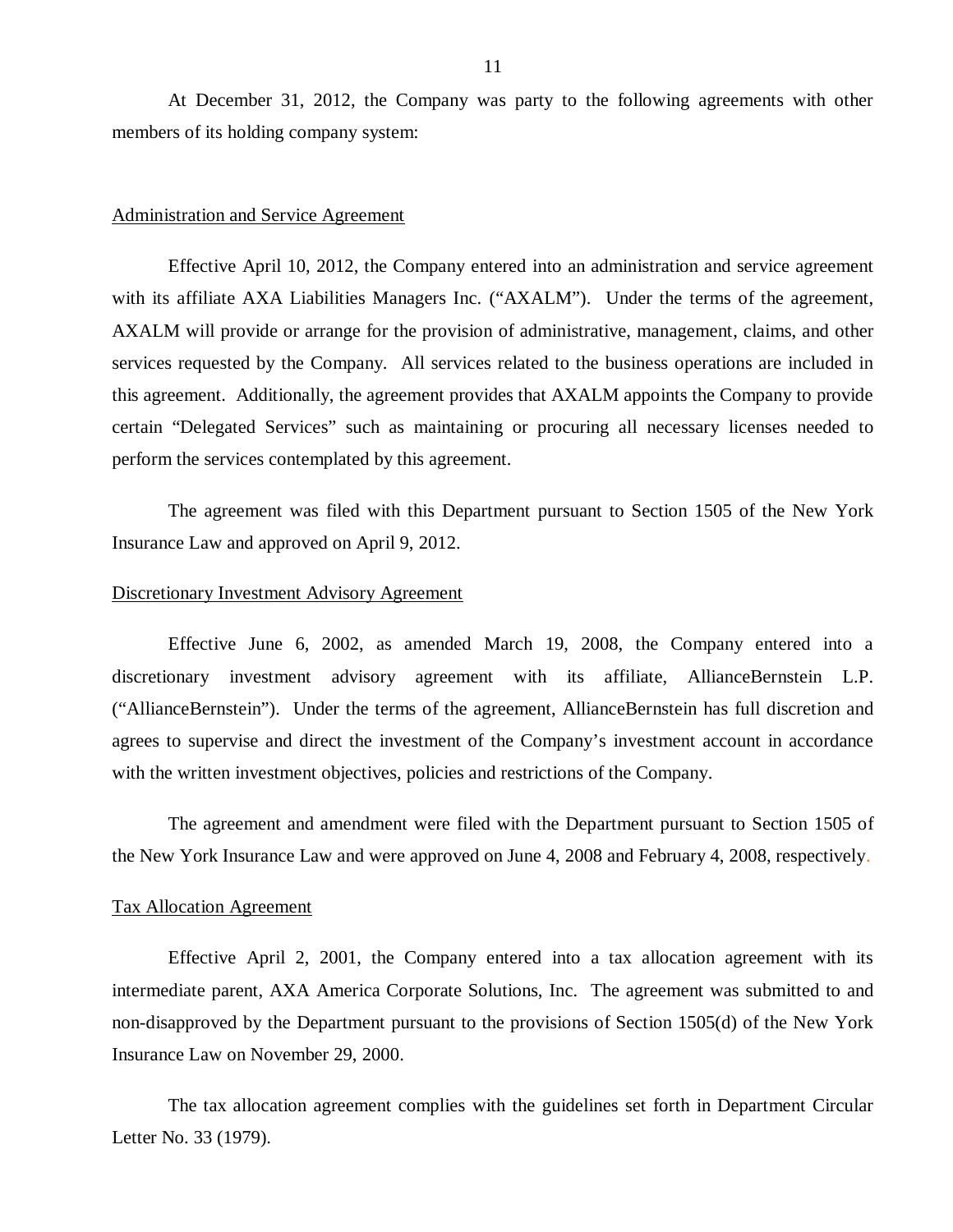Effective July 1, 2001, the Company entered into a guarantee agreement with its intermediate parent, Coliseum Reinsurance Company ("CRC"), (formerly known as AXA Corporate Solutions Reinsurance Company), for the purpose of strengthening the Company's rating. Under the terms of the agreement, CRC unconditionally guarantees the claims paying obligations of the Company arising under insurance contracts issued by the Company.

 It was noted that the agreement was not filed with the Department prior to its implementation, but was filed on February 19, 2003.

#### Class Settlements Policy and Election Agreement – AllianceBernstein

 Effective May 11, 2011 the Company entered into the captioned agreement, whereby AllianceBernstein will file claims to securities class settlements on behalf of the Company after receiving a completed Policy and Election Form.

 The agreement was approved in accordance with Section 1505 of the New York Insurance Law on October 20, 2011.

#### **Stock Redemption Plans**

 parent, AXA Delaware. Pursuant to the 2011 plan, the Company paid the sum of \$6,414,067 to AXA Delaware and reduced the number of its outstanding shares from eighty nine (89) to eighty four (84) and increased the par value per share from \$56,180 to \$59,524. Upon completion of the 2011 redemption, the Company cancelled the five (5) repurchased shares and reduced the number of authorized and outstanding shares to eighty four (84). Pursuant to the 2012 plan, the Company paid the sum of \$9,956,218 to AXA Delaware and reduced the number of its outstanding shares from eighty four (84) to seventy seven (77) and increased the par value per share from \$59,524 to \$64,935. Upon completion of the 2012 stock redemption, the Company cancelled the seven (7) repurchased shares and reduced the number of authorized and outstanding shares to seventy seven (77). In 2011 and 2012, the Company entered into two stock redemption plans with its immediate

 The stock redemption plans were approved in accordance with Section 1411(d) of the New York Insurance Law on September 29, 2011 and January 8, 2013, respectively.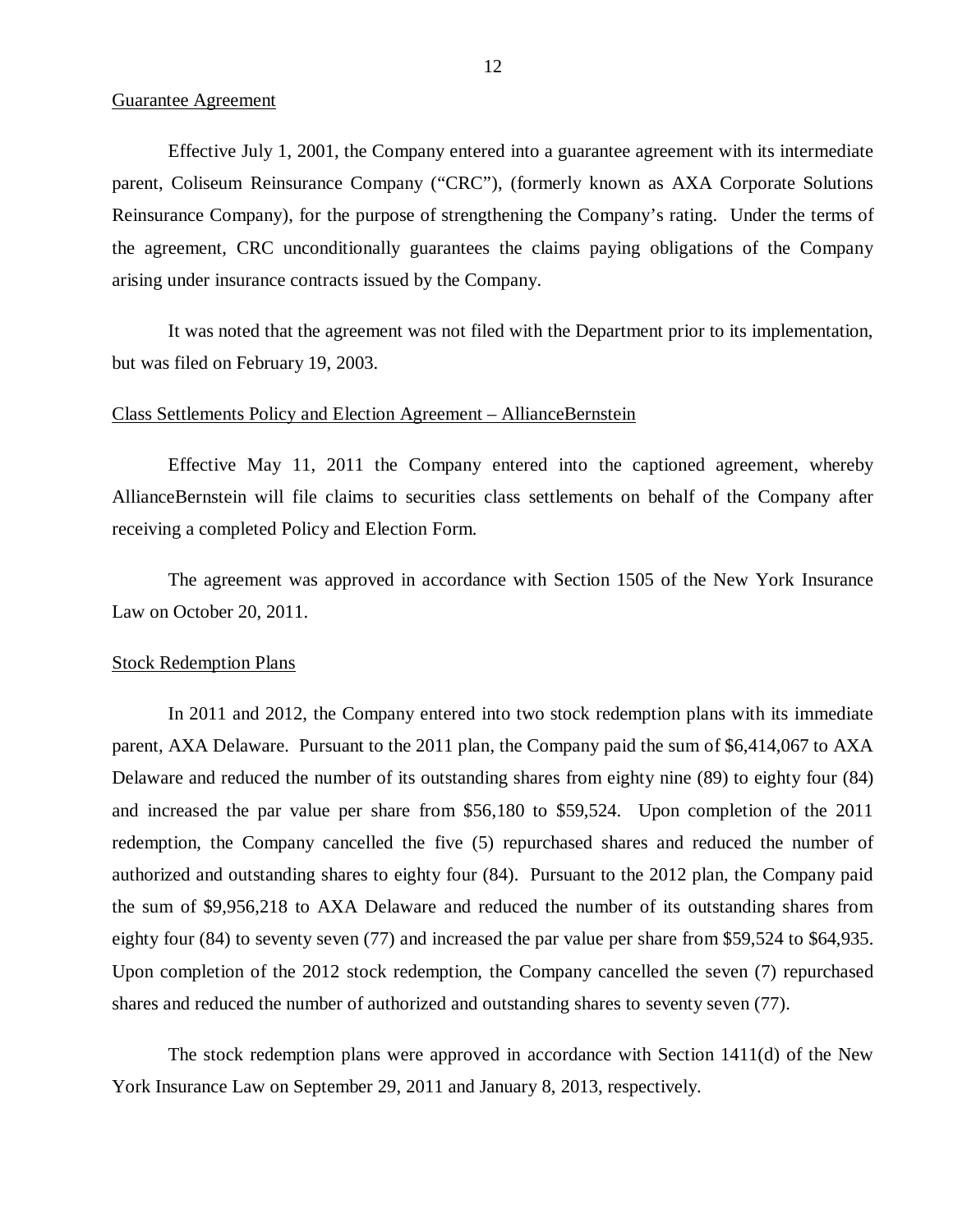### E. Significant Operating Ratios

this examination: The following ratios have been computed as of December 31, 2012, based upon the results of

| this examination:                                                                      |     |
|----------------------------------------------------------------------------------------|-----|
| Net premiums written to surplus as regards policyholders                               | 22% |
| Liabilities to liquid assets (cash and invested assets less investments in affiliates) | 44% |
| Premiums in course of collection to surplus as regards policyholders                   | 5%  |

 Information System of the National Association of Insurance Commissioners. All of the above ratios fall within the benchmark ranges set forth in the Insurance Regulatory

 five-year period covered by this examination: The underwriting ratios presented below are on an earned/incurred basis and encompass the

|                                              | Amounts       | Ratios      |
|----------------------------------------------|---------------|-------------|
| Losses and loss adjustment expenses incurred | \$57,495,168  | 53.69%      |
| Other underwriting expenses incurred         | 63,972,717    | 59.74%      |
| Net underwriting loss                        | (14,375,146)  | $(13.42\%)$ |
| Premiums earned                              | \$107,092,739 | 100.00%     |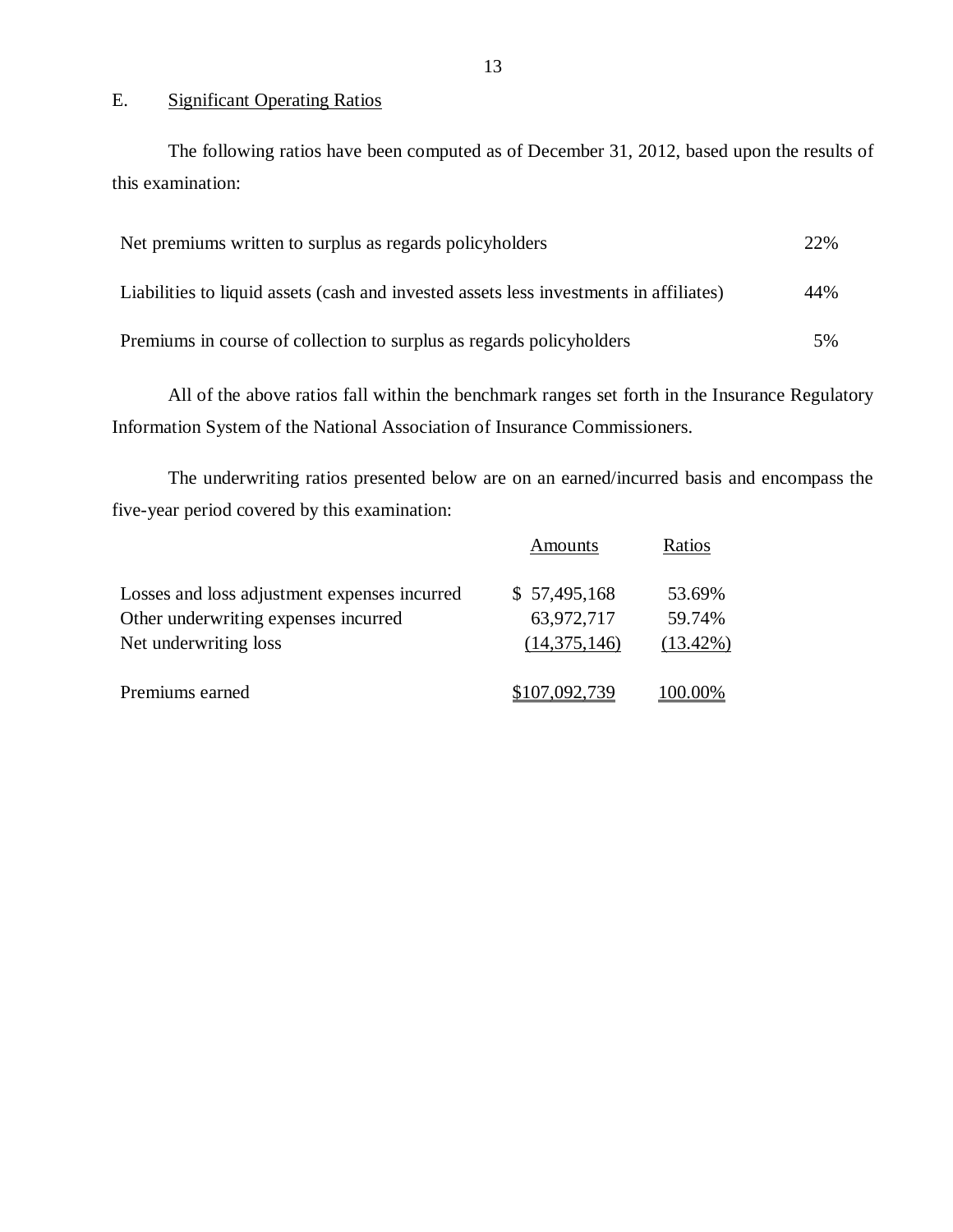### **3. FINANCIAL STATEMENTS**

#### A Balance Sheet

 December 31, 2012 as determined by this examination and as reported by the Company: The following shows the assets, liabilities and surplus as regards policyholders as of

| Assets                                                                                                                  | Assets        | Examination<br><b>Assets Not</b><br>Admitted | Net Admitted<br><u>Assets</u> | Company<br>Net Admitted<br><b>Assets</b> | Surplus<br>Increase<br>(Decrease) |
|-------------------------------------------------------------------------------------------------------------------------|---------------|----------------------------------------------|-------------------------------|------------------------------------------|-----------------------------------|
| <b>B</b> onds                                                                                                           | \$121,193,342 | \$<br>$\mathbf{0}$                           | \$121,193,342                 | \$121,193,342                            | \$<br>$\Omega$                    |
| Common stocks                                                                                                           | 15,861,305    |                                              | 15,861,305                    | 15,861,305                               |                                   |
| Cash, cash equivalents and short-term<br>investments                                                                    | 26, 343, 769  |                                              | 26, 343, 769                  | 26, 343, 769                             |                                   |
| Receivables for securities                                                                                              | 11,571        |                                              | 11,571                        | 11,571                                   |                                   |
| Investment income due and accrued                                                                                       | 1,494,486     |                                              | 1,494,486                     | 1,494,486                                |                                   |
| Uncollected premiums and agents'                                                                                        |               |                                              |                               |                                          |                                   |
| balances in the course of collection<br>Deferred premiums, agents' balances and<br>installments booked but deferred and | 7,027,773     | 425,898                                      | 6,601,875                     | 6,601,875                                |                                   |
| not yet due                                                                                                             | 701,423       |                                              | 701,423                       | 701,423                                  |                                   |
| Amounts recoverable from reinsurers                                                                                     | 6,570,811     |                                              | 6,570,811                     | 6,570,811                                |                                   |
| Current federal and foreign income tax<br>recoverable and interest thereon                                              | 6,160,481     | 6,160,481                                    | $\Omega$                      | 6,160,481                                | (6,160,481)                       |
| Net deferred tax asset                                                                                                  | 34,167,027    | 32,726,840                                   | 1,440,187                     | 6,127,737                                | (4,687,550)                       |
| Electronic data processing equipment and<br>software                                                                    | 50,057        | 31,509                                       | 18,548                        | 18,548                                   |                                   |
| Furniture and equipment, including health<br>care delivery assets                                                       | 538,167       | 538,167                                      | $\mathbf{0}$                  | 0                                        |                                   |
| Receivables from parent, subsidiaries and                                                                               |               |                                              |                               |                                          |                                   |
| affiliates                                                                                                              | 223,723       |                                              | 223,723                       | 223,723                                  |                                   |
| Cash in transit                                                                                                         | 1,810,554     |                                              | 1,810,554                     | 1,810,554                                |                                   |
| Equities and deposits in pools                                                                                          | 46,358        |                                              | 46,358                        | 46,358                                   |                                   |
| Leasehold improvements                                                                                                  | 644,444       | 644,444                                      | 0                             | 0                                        |                                   |
| Prepaid expense                                                                                                         | 49,093        | 49,093                                       | $\theta$                      | $\overline{0}$                           | $\Omega$                          |
| <b>Total Assets</b>                                                                                                     | \$222,894,384 | \$40,576,432                                 | \$182,317,952                 | \$193,165,983                            | \$(10, 848, 031)                  |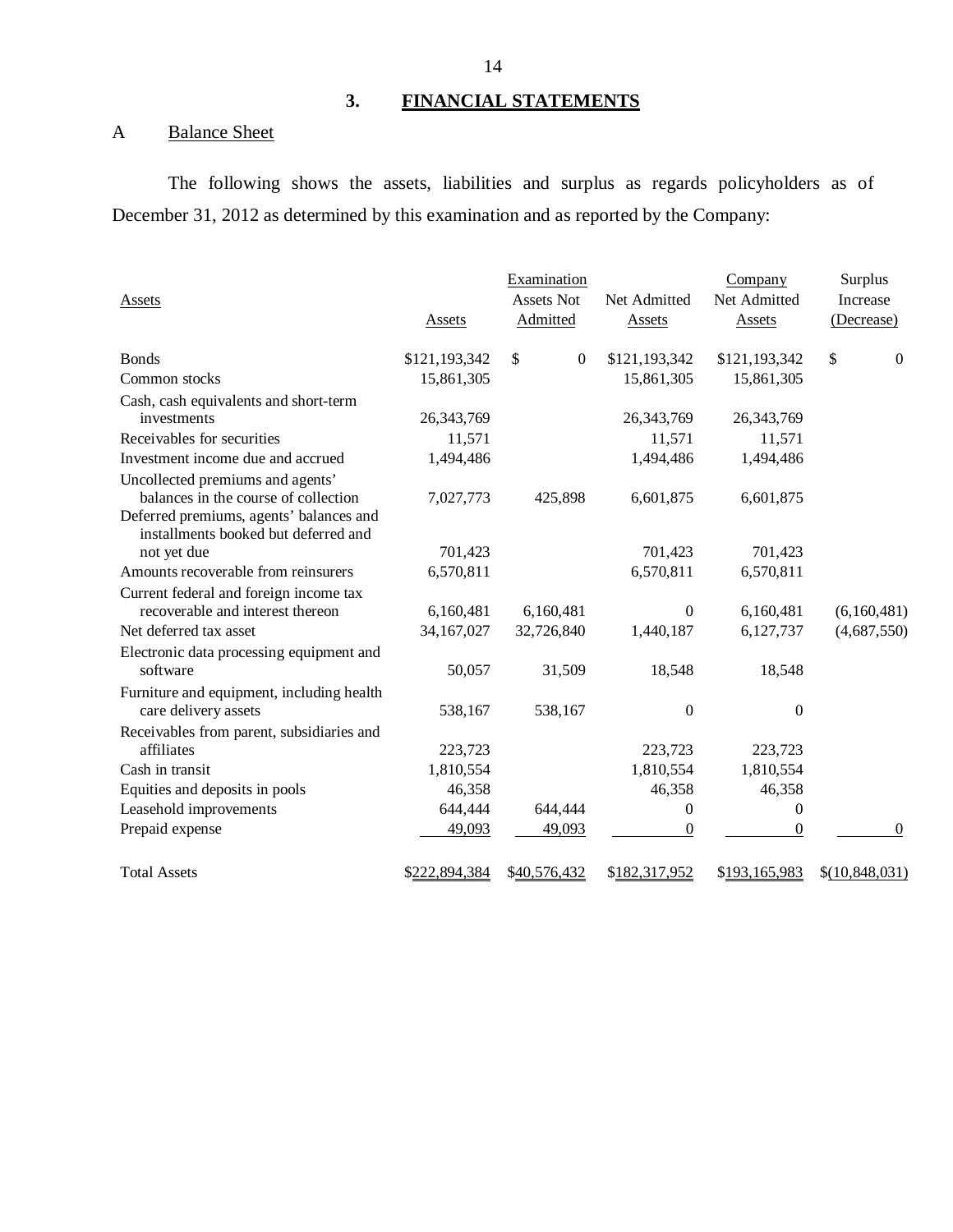Liabilities, surplus and other funds

|                                                                       | Examination     | Company         | Surplus<br>Increase<br>(Decrease) |
|-----------------------------------------------------------------------|-----------------|-----------------|-----------------------------------|
| Losses and loss adjustment expenses                                   | \$22,442,155    | \$22,442,155    | \$<br>$\theta$                    |
| Reinsurance payable on paid losses and loss adjustment expenses       | 3,608,939       | 3,608,939       |                                   |
| Other expenses (excluding taxes, licenses and fees)                   | 709,273         | 709,273         |                                   |
| Taxes, licenses and fees (excluding federal and foreign income taxes) | 1,096,480       | 1,096,480       |                                   |
| Current federal and foreign income taxes                              | 2,685,475       | 0               | (2,685,475)                       |
| Unearned premiums                                                     | 14,582,179      | 14,582,179      |                                   |
| Ceded reinsurance premiums payable (net of ceding commissions)        | 18,991,816      | 18,991,816      |                                   |
| Provision for reinsurance                                             | 1,428,818       | 1,428,818       |                                   |
| Payable to parent, subsidiaries and affiliates                        | 9,956,218       | 9,956,218       |                                   |
| Payable for securities                                                | 50,347          | 50,347          |                                   |
| Reserve for uncollectible reinsurance                                 | 3,222,832       | 3,222,832       |                                   |
| Pension liability                                                     | 1,596,389       | 1,596,389       |                                   |
| Recoverable on adverse development reinsurance                        | (5,813,000)     | (5,813,000)     |                                   |
| Lease payable                                                         | 501,652         | 501,652         |                                   |
| Miscellaneous liabilities                                             | 102,707         | 102,707         | $\theta$                          |
| <b>Total liabilities</b>                                              | \$75,162,280    | \$72,476,805    | \$ (2,685,475)                    |
| Special surplus from adverse development reinsurance account          | 5,063,000<br>S. | 5,063,000<br>S. | \$<br>$\Omega$                    |
| Common capital stock                                                  | 5,000,000       | 5,000,000       |                                   |
| Gross paid in and contributed surplus                                 | 165, 201, 221   | 165, 201, 221   |                                   |
| Unassigned funds (surplus)                                            | (68, 108, 549)  | (54, 575, 043)  | 13,533,506                        |
| Surplus as regards policyholders                                      | \$107,155,672   | \$120,689,178   | \$13,533,506                      |
| Total liabilities, surplus and other funds                            | \$182,317,952   | \$193,165,983   | \$10,848,031                      |

Note: The Internal Revenue Service has not yet begun to audit tax returns covering tax years 2008 through 2012. The examiner is unaware of any potential exposure of the Company to any tax assessment and no liability has been established herein relative to such contingency.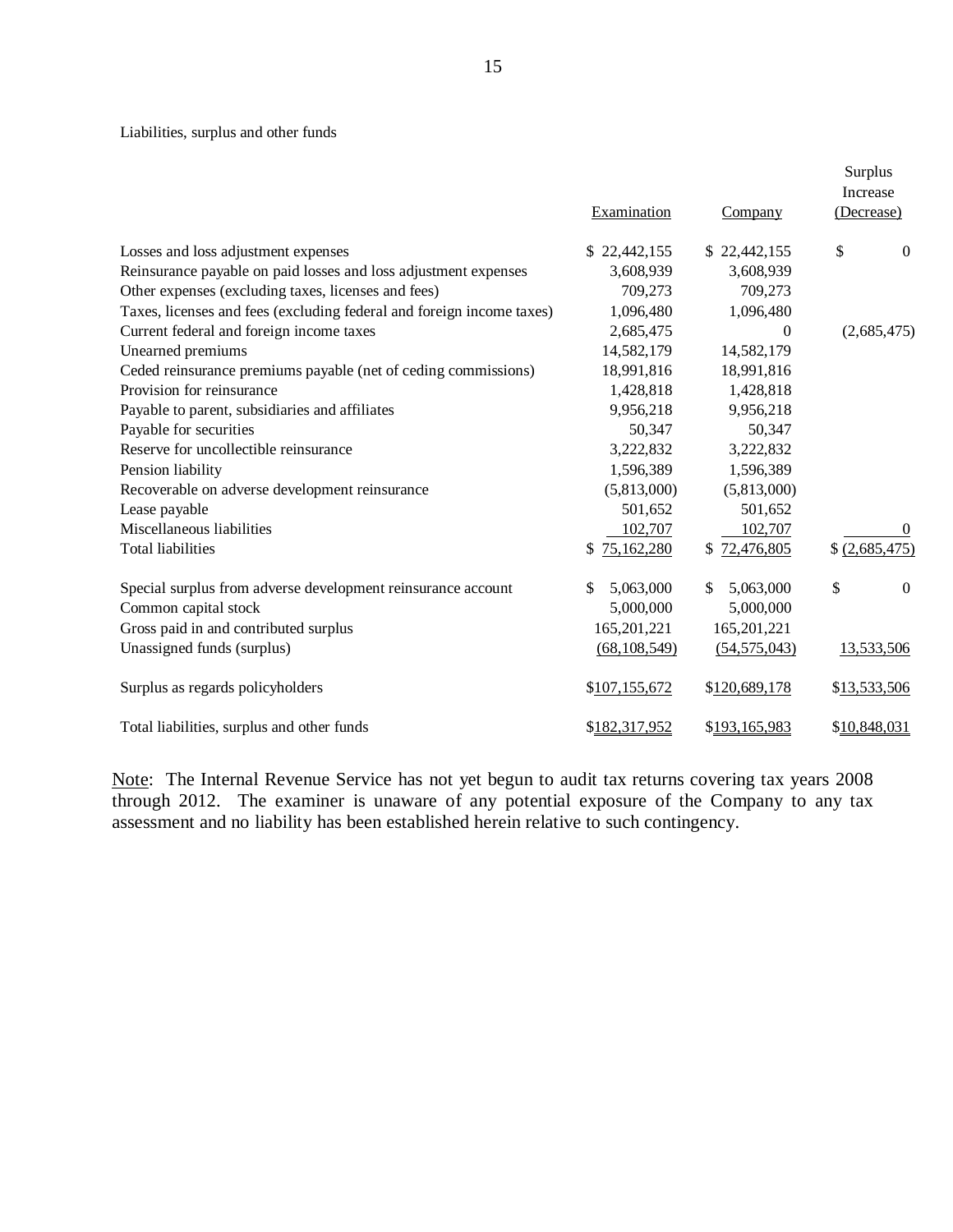#### B. Underwriting and Investment Exhibit

 Surplus as regards policyholders increased \$8,898,233 during the five-year examination period January 1, 2008 through December 31, 2012, detailed as follows:

#### Statement of Income

#### Underwriting Income

| Premiums earned                                                                                                                                                              |                                                  | \$107,092,739  |
|------------------------------------------------------------------------------------------------------------------------------------------------------------------------------|--------------------------------------------------|----------------|
| Deductions:<br>Losses and loss adjustment expenses incurred<br>Other underwriting expenses incurred<br>Aggregate write-ins for underwriting deductions                       | \$57,495,168<br>63,972,717                       |                |
| Total underwriting deductions                                                                                                                                                |                                                  | 121,467,885    |
| Net underwriting gain or (loss)                                                                                                                                              |                                                  | \$(14,375,146) |
| <b>Investment Income</b>                                                                                                                                                     |                                                  |                |
| Net investment income earned<br>Net realized capital gain                                                                                                                    | \$24,266,990<br>640,000                          |                |
| Net investment gain or (loss)                                                                                                                                                |                                                  | 24,906,990     |
| Other Income                                                                                                                                                                 |                                                  |                |
| Net gain or (loss) from agents' or premium balances charged off<br>Retroactive reinsurance ceded premium<br>Adverse development reinsurance - losses<br>Miscellaneous income | \$(1,169,115)<br>750,000<br>5,063,000<br>936,093 |                |
| Total other income                                                                                                                                                           |                                                  | 5,579,978      |
| Net income before dividends to policyholders and before federal<br>and foreign income taxes                                                                                  |                                                  | \$16,111,822   |
| Dividends to policyholders                                                                                                                                                   |                                                  | $\theta$       |
| Net income after dividends to policyholders but before federal<br>and foreign income taxes                                                                                   |                                                  | \$16,111,822   |
| Federal and foreign income taxes incurred                                                                                                                                    |                                                  | 6,193,095      |
| Net Income                                                                                                                                                                   |                                                  | \$9,918,727    |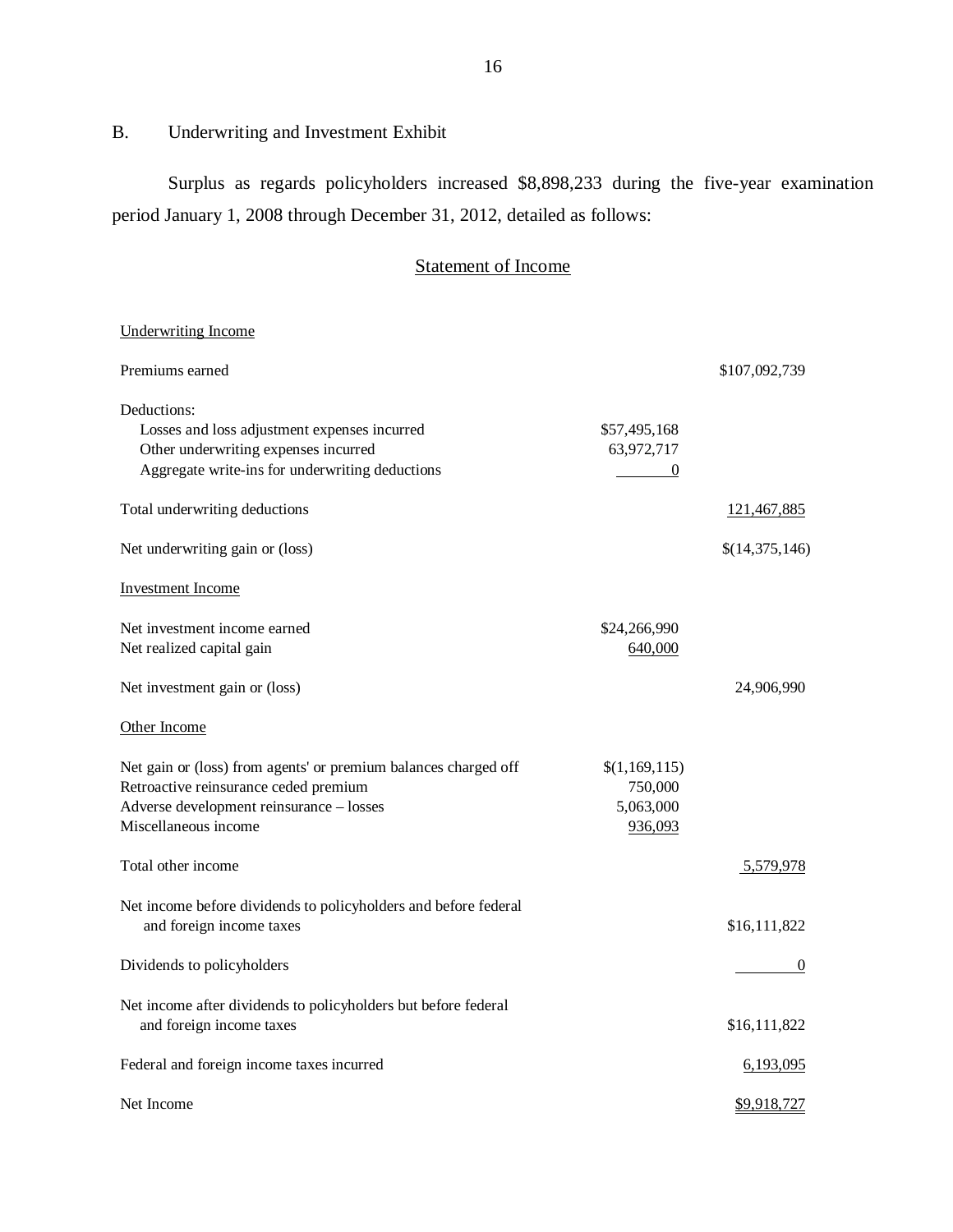#### Capital and Surplus Account

| Surplus as regards policyholders per report on<br>examination as of December 31, 2007 |              |                          | \$98,257,439    |
|---------------------------------------------------------------------------------------|--------------|--------------------------|-----------------|
|                                                                                       | Gains in     | Losses in                |                 |
|                                                                                       | Surplus      | Surplus                  |                 |
| Net income                                                                            | \$9,918,727  | $\mathbb{S}$<br>$\theta$ |                 |
| Net unrealized capital gains                                                          | 553,079      |                          |                 |
| Change in net deferred income tax                                                     |              | 4,644,930                |                 |
| Change in non-admitted assets                                                         | 11,956,315   |                          |                 |
| Change in provision for reinsurance                                                   | 3,448,545    |                          |                 |
| Surplus adjustments paid in                                                           |              | 11,370,285               |                 |
| Aggregate write-ins for gains and losses in surplus                                   | $\theta$     | 963,218                  |                 |
| Net increase in surplus                                                               | \$25,876,666 | \$16,978,433             | 8,898,233<br>S. |
| Surplus as regards policyholders per report on                                        |              |                          |                 |
| examination as of December 31, 2012                                                   |              |                          | \$107,155,672   |

#### **4. NET DEFERRED TAX ASSET**

 the \$6,127,737 reported by the Company as of December 31, 2012. The examination admitted asset for the captioned item of \$1,440,187 is \$4,687,550 less than

 Company would be able to realize the tax benefit of its net operating losses, which would be used to offset projected net operating gains for the consolidated group. However, the final 2012 consolidated federal income tax returns, which were filed on September 15, 2013, showed a net operating loss on a consolidated basis. Therefore, the Company could not realize any tax benefits for its own net operating losses. This also resulted in the examination adjustments in Items 5 and 6 of this report. The reported admitted asset for the captioned item was based on the assumption that the

#### **5. FEDERAL AND FOREIGN INCOME TAX RECOVERABLE**

 date. Pursuant to this examination, the admitted asset has been eliminated. The Company reported an admitted asset in the amount of \$6,160,481 as of the examination

#### **6. FEDERAL AND FOREIGN INCOME TAX PAYABLE**

 examination has established the captioned liability in the amount of \$2,685,475. The Company reported no liability under this caption as of the examination date. This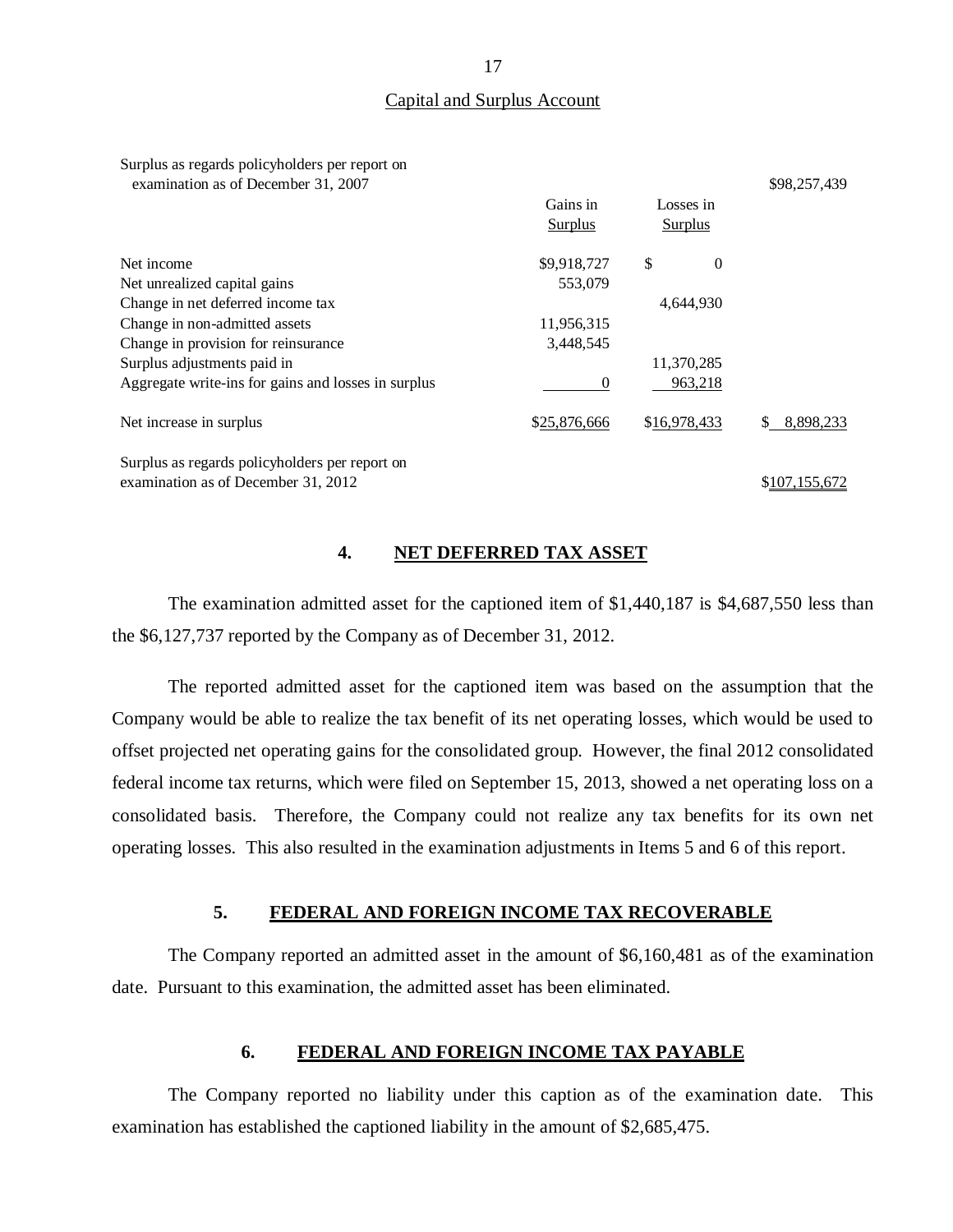#### **7. LOSSES AND LOSS ADJUSTMENT EXPENSES**

<span id="page-19-0"></span> the Company as of December 31, 2012. The examination analysis was conducted in accordance with generally accepted actuarial principles and practices and was based on statistical information contained in the Company's internal records and in its filed annual statements. The examination liability for the captioned items of \$22,442,155 is the same as reported by

#### **8. SUBSEQUENT EVENT**

 In 2013, AXA Art Insurance Company ("AXA Art"), an affiliated New York domiciled insurer, made a decision to cease writing business. AXA Art specialized in insuring fine arts and collectibles of high net worth individuals, collectors, museums, galleries, conservators, artists, art dealers and historic properties. Effective January 1, 2014, AXA Art Americas Corporation ("AXA Art Americas"), a newly formed Delaware corporation, acquired AXA Art's list of customers and respective producers, and the renewal rights on all business previously written by AXA Art. Simultaneously, the Company entered into an agreement with AXA Art Americas whereby the Company will be the non-exclusive insurance carrier for the business previously written by AXA Art, and AXA Art Americas will be the sole underwriter and exclusive service provider for the business.

 All of the agreements related to these transactions were submitted to and approved by the Department pursuant to Article 15 of the NYIL.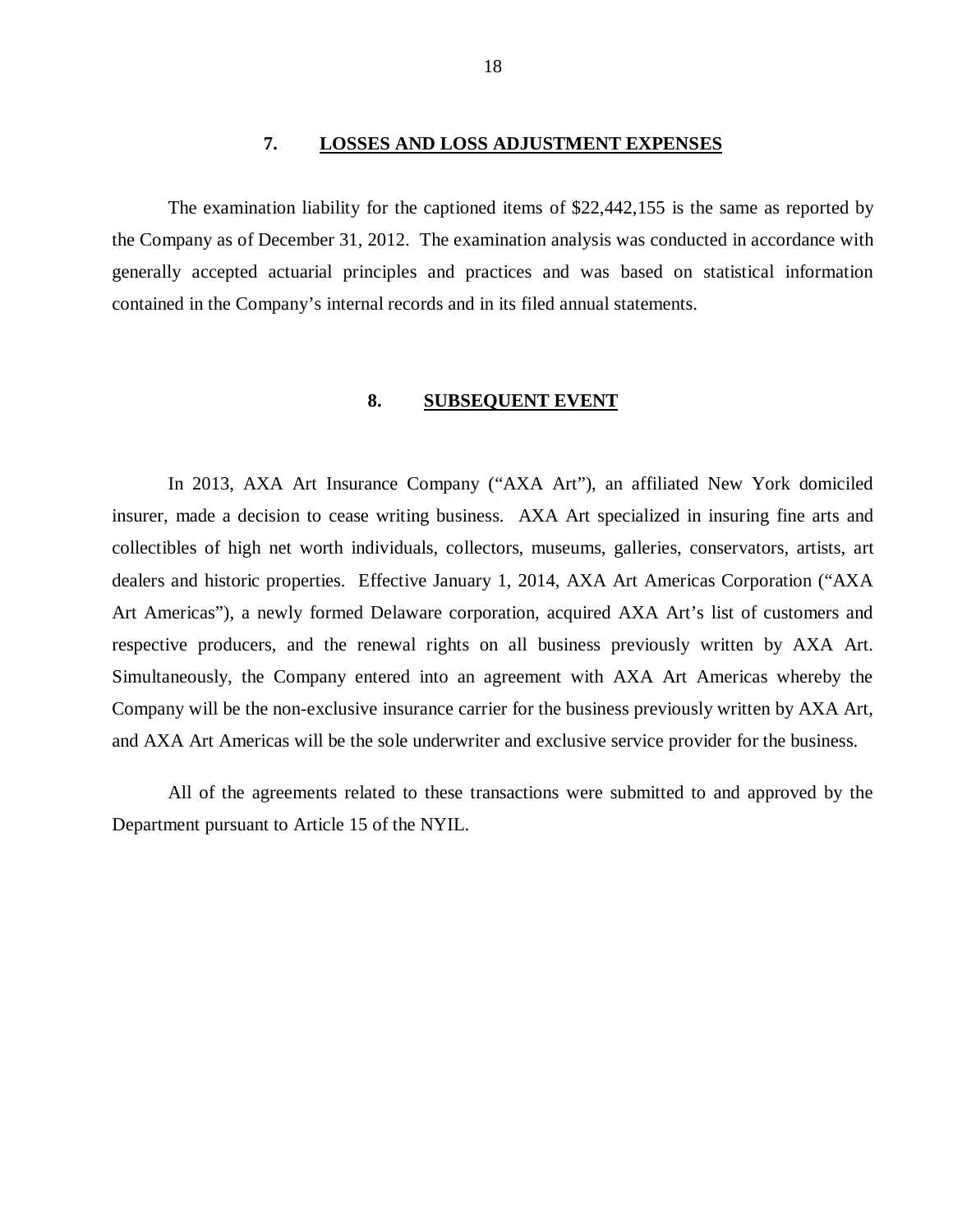#### **9. COMPLIANCE WITH PRIOR REPORT ON EXAMINATION**

<span id="page-20-0"></span> The prior report on examination contained eleven recommendations as follows (page numbers refer to the prior report):

#### PAGE NO. ITEM PAGE NO.

A Reinsurance

It is recommended that the Company amend the letters of credit upon 9 their renewals to include all required provision set forth in Part 79 of Department Regulation 133.

The Company has complied with this recommendation.

B Holding Company System

It is recommended that the Company comply with the provisions of 12 Section 1505 of the New York Insurance Law.

The Company has complied with this recommendation.

C Abandoned Property Law

It is recommended that the Company comply with Section 1316 of the 13 i New York Abandoned Property Law in filing the required abandoned property reports with the New York State Comptroller's Office and maintain proper documentation indicating that such reports were filed.

The Company has complied with this recommendation.

 $\mathbf{ii}$  escheatable funds to the State Comptroller in accordance with Section 1316 of the New York Abandoned Property Law. It is recommended that the Company submit the appropriate amount of 13

The Company has complied with this recommendation.

- D **Accounts and Records**
- $\mathbf{i}$  agents' balances in accordance with Section 1301(a)(11) of the New York Insurance Law and SSAP No. 6 of the NAIC Accounting Practices and Procedures Manual. It is recommended that the Company report overdue premiums and 14

The Company has complied with this recommendation.

 $\mathbf{ii}$  premiums in accordance with Part 110.1 of the Department Regulation It is recommended that the Company report overdue installment 14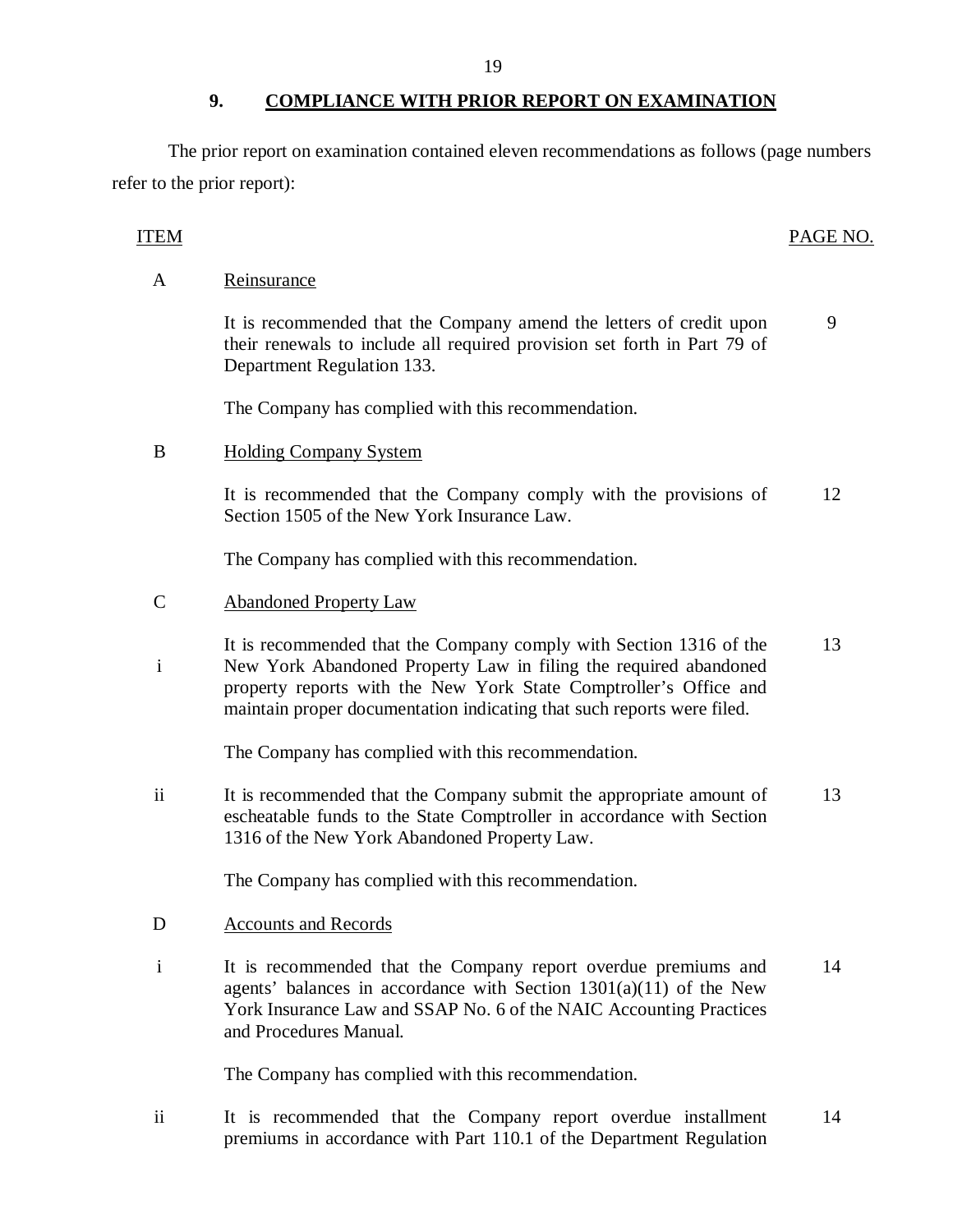13A and SSAP No. 6 of the NAIC Accounting Practices and Procedures Manual.

20

The Company has complied with this recommendation.

iii Statement Instructions by classifying balance sheet items under their proper line item. It is recommended that the Company adhere to the NAIC Annual 15

The Company has complied with this recommendation.

 $iv$  in a timely manner and non-admit any inter-company balances that are over ninety days due. It is recommended that the Company settle its inter-company balances 15

The Company has complied with this recommendation.

 $\mathbf V$  NAIC Accounting Practices and Procedure Manual with regards to It is recommended that the Company comply with SSAP No. 64 of the offsetting and netting assets and liabilities. 15

The Company has complied with this recommendation.

vi balances from the transfer of funds account and to perform timely reconciliation of this account to ensure that these balances are cleared against liabilities in future periods. It is recommended that the Company continue its effort to clear the old 16

The Company has complied with this recommendation.

E Losses and Loss Adjustment Expenses

 issues with regard to eliminating the reporting of negative amounts; correct misallocations by line and to include complete exhibits in the Actuarial Report. It is recommended that the Company take corrective action to fix quality 20

The Company has complied with this recommendation.

#### **10. SUMMARY OF COMMENTS AND RECOMMENDATIONS**

This report contains no comments or recommendations.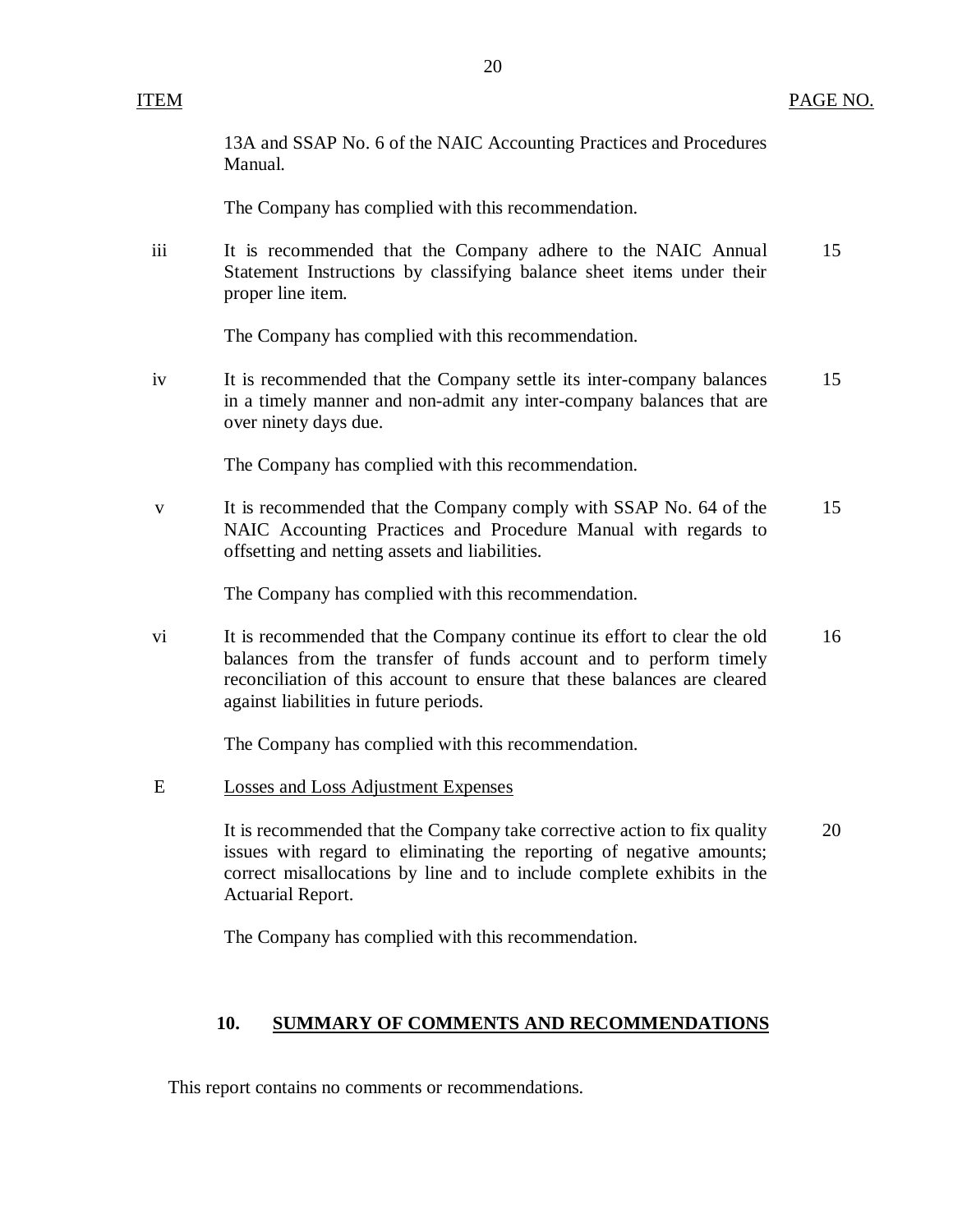Respectfully submitted,

 Senior Insurance Examiner Maribel C. Nuñez, C.P.C.U

STATE OF NEW YORK ) COUNTY OF NEW YORK ) )ss:

 Maribel C. Nuñez, being duly sworn, deposes and says that the foregoing report, subscribed by her, is true to the best of her knowledge and belief.

Maribel C. Nuñez

Subscribed and sworn to before me

this  $\_\_\_\_\_\$  day of  $\_\_\_\_\_\_\_\$ , 2014.